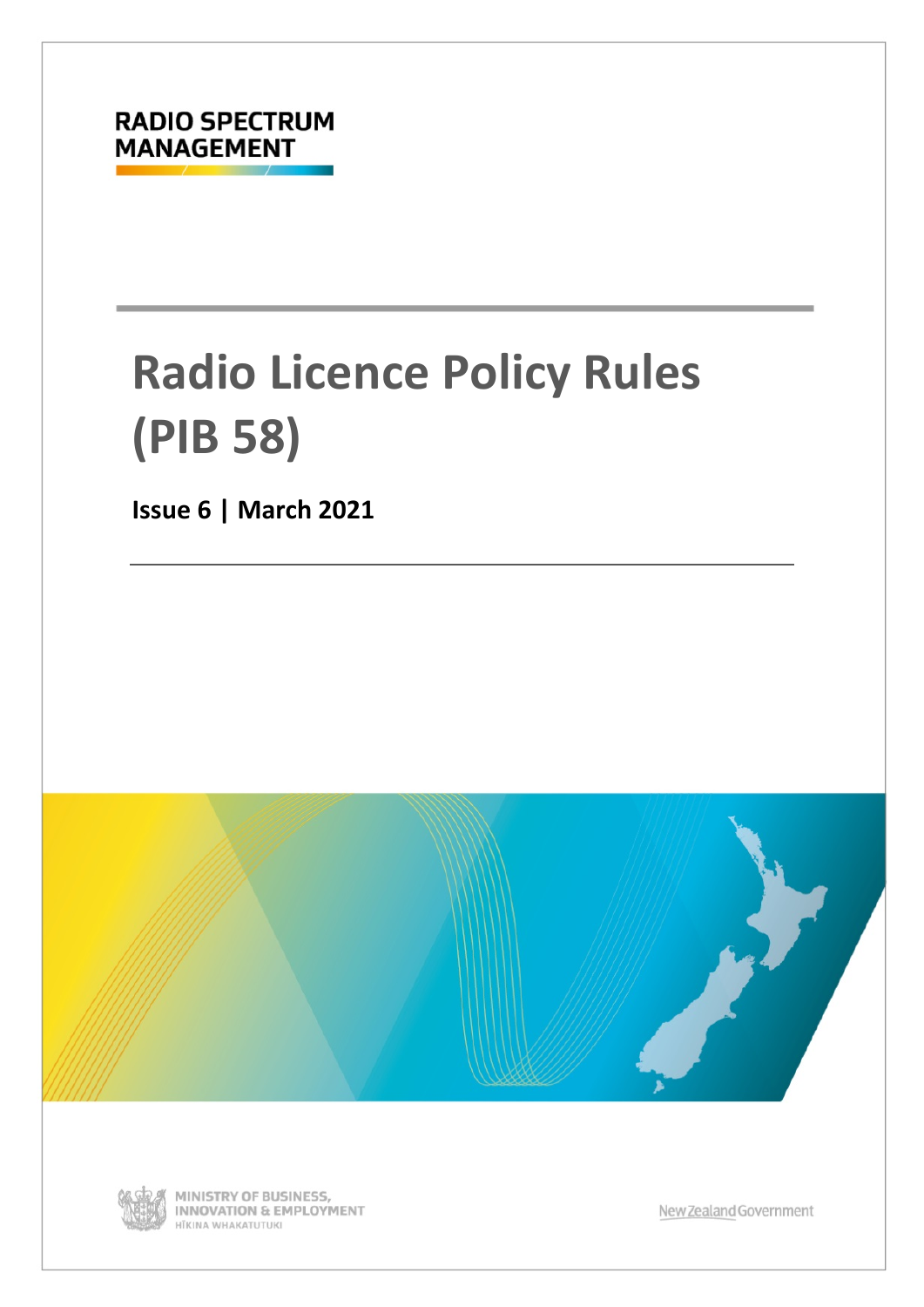## **Table of Contents**

| 1.             |              |                                                              |  |  |  |  |
|----------------|--------------|--------------------------------------------------------------|--|--|--|--|
|                | 1.1.         |                                                              |  |  |  |  |
|                | 1.2.         |                                                              |  |  |  |  |
|                | 1.3.         |                                                              |  |  |  |  |
|                | 1.4.         |                                                              |  |  |  |  |
|                | 1.5.         |                                                              |  |  |  |  |
|                | 1.6.         |                                                              |  |  |  |  |
|                |              |                                                              |  |  |  |  |
| 2.             |              |                                                              |  |  |  |  |
|                | 2.1.         |                                                              |  |  |  |  |
|                | 2.2.         |                                                              |  |  |  |  |
|                | 2.3.         |                                                              |  |  |  |  |
|                | 2.4.         |                                                              |  |  |  |  |
|                | 2.5.         |                                                              |  |  |  |  |
|                | 2.6.         |                                                              |  |  |  |  |
|                | 2.7.         |                                                              |  |  |  |  |
|                |              |                                                              |  |  |  |  |
| 3.             |              |                                                              |  |  |  |  |
|                | 3.1.         |                                                              |  |  |  |  |
|                | 3.2.         |                                                              |  |  |  |  |
|                | 3.3.         |                                                              |  |  |  |  |
|                | 3.4.         |                                                              |  |  |  |  |
|                | 3.5.         |                                                              |  |  |  |  |
|                | 3.6.         |                                                              |  |  |  |  |
|                |              |                                                              |  |  |  |  |
| $\mathbf{4}$ . |              |                                                              |  |  |  |  |
|                | 4.1.         |                                                              |  |  |  |  |
|                | 4.2.         |                                                              |  |  |  |  |
|                | 4.3.         |                                                              |  |  |  |  |
|                | 4.4.         |                                                              |  |  |  |  |
|                | 4.5.         |                                                              |  |  |  |  |
|                | 4.6.         |                                                              |  |  |  |  |
|                | 4.7.         | Coded squelch systems, access codes and unique addressing 16 |  |  |  |  |
|                | 4.8.         |                                                              |  |  |  |  |
|                | 4.9.         |                                                              |  |  |  |  |
|                | 4.10.        |                                                              |  |  |  |  |
|                | 4.11.        |                                                              |  |  |  |  |
|                | 4.12.        |                                                              |  |  |  |  |
|                | 4.13.        |                                                              |  |  |  |  |
|                | 4.14.        |                                                              |  |  |  |  |
|                |              |                                                              |  |  |  |  |
| 5.             |              |                                                              |  |  |  |  |
|                | 5.1.         |                                                              |  |  |  |  |
|                | 5.2.         |                                                              |  |  |  |  |
|                | 5.3.         |                                                              |  |  |  |  |
|                | 5.4.         |                                                              |  |  |  |  |
|                |              |                                                              |  |  |  |  |
|                | 5.5.         |                                                              |  |  |  |  |
|                | 5.6.<br>5.7. |                                                              |  |  |  |  |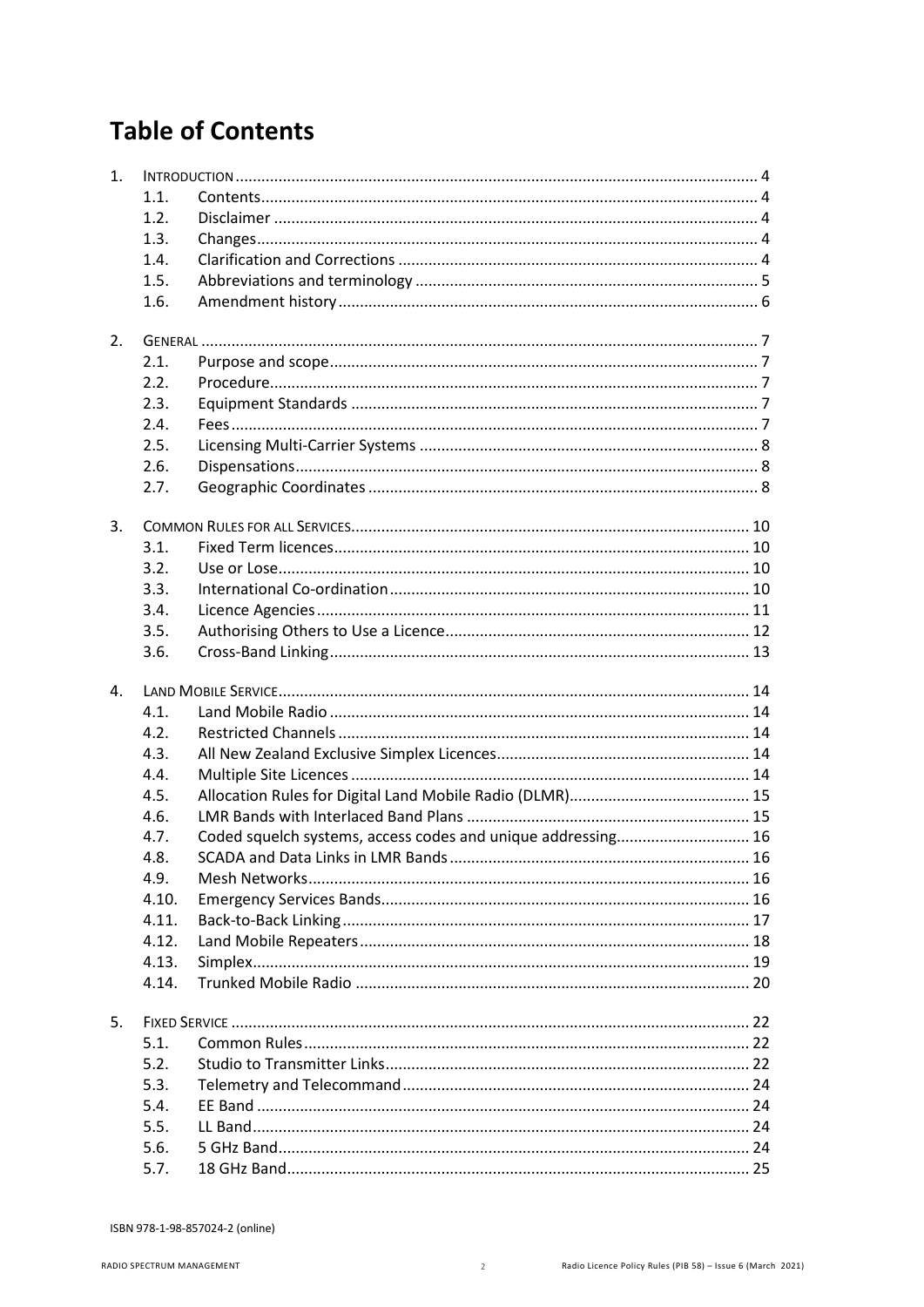|    | 5.8.  |  |
|----|-------|--|
| 6. |       |  |
|    | 6.1   |  |
|    | 6.2.  |  |
| 7. |       |  |
|    | 7.1.  |  |
|    | 7.2.  |  |
|    | 7.3.  |  |
|    | 7.4.  |  |
|    | 7.5.  |  |
|    | 7.6.  |  |
| 8. |       |  |
|    | 8.1.  |  |
|    | 8.2.  |  |
|    | 8.3.  |  |
| 9. |       |  |
|    |       |  |
|    | 10.1. |  |
|    | 10.2. |  |
|    | 10.3. |  |
|    | 10.4. |  |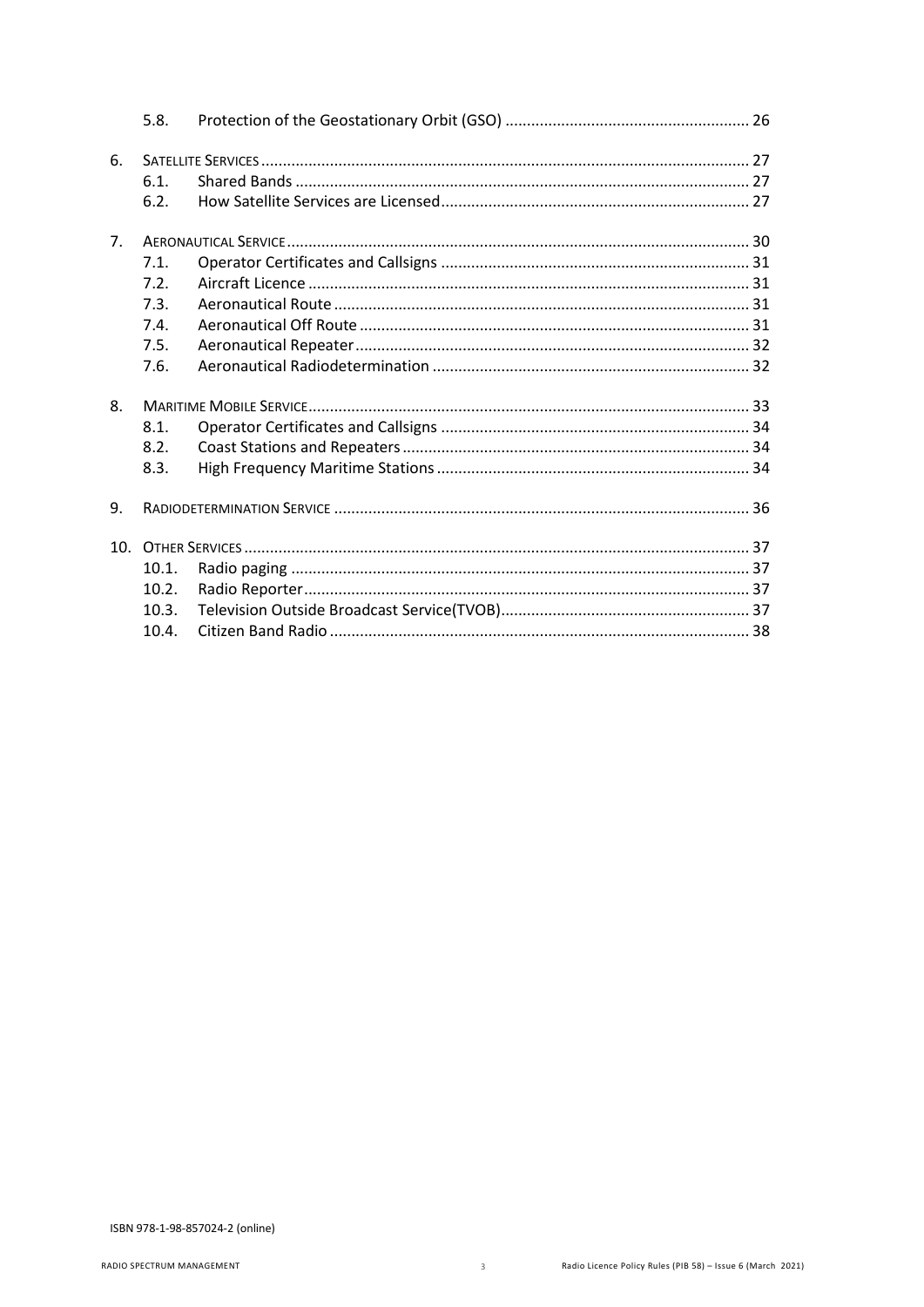## <span id="page-3-0"></span>**1. Introduction**

## <span id="page-3-1"></span>**1.1. Contents**

This Public Information Brochure Radio Licence Certification Rules (PIB 58) specifies the Policy Rules that the Chief Executive of the Ministry of Business, Innovation and Employment (the Ministry) may consider when for granting (or declining) a Radio Licence when presented with an application under Regulation 8 of the Radiocommunications Regulations 2001 (the Regulations). The application must also meet the requirements of the Radiocommunications Act 1989 and its amendments (The Act).

The Licensee, being the entity to hold a radio licence and Approved Persons<sup>[1](#page-3-5)</sup>, being Approved Radio Engineers (ARE) and Approved Radio Certifiers (ARC), are required to comply with these rules when applying for the granting of radio licences.

These rules must be read in conjunction with Radio Licence Certification Rules (PIB 38) - Engineering Rules and Information for Approved Radio Certifiers and Approved Radio Engineers.

[Radio Licence Certification Rules \(PIB 38\)](http://www.rsm.govt.nz/online-services-resources/publications/pibs/38)

## <span id="page-3-2"></span>**1.2. Disclaimer**

The Ministry makes no warranty, express or implied, nor assumes any liability for any loss suffered, whether arising directly or indirectly, due to sole reliance on the accuracy or contents of this Public Information Brochure (PIB 58).

## <span id="page-3-3"></span>**1.3. Changes**

Radio Spectrum Management (RSM) may change, delete or add to, or otherwise amend information contained in this document from time to time to reflect evolving policies, technologies and services. Changes to this document will be notified through the 'Radio Spectrum Management Business Update' enewsletter that is emailed to those that subscribe. These changes are also notified in the news section on the [RSM website\)](https://www.rsm.govt.nz/).

It is the responsibility of the Licensee and Approved Persons to ensure that they are familiar with the latest version of these rules.

## <span id="page-3-4"></span>**1.4. Clarification and Corrections**

RSM will provide clarification of the information contained in this document when requested and would appreciate receiving suggestions for its improvement, or advice relating to inaccuracies or ambiguity. Such matters can be emailed to radio.spectrum@mbie.govt.nz. Correspondence received will be acknowledged, investigated and appropriate action taken.

<span id="page-3-5"></span><sup>&</sup>lt;sup>1</sup> In the context of this document Approved Persons are Authorised Persons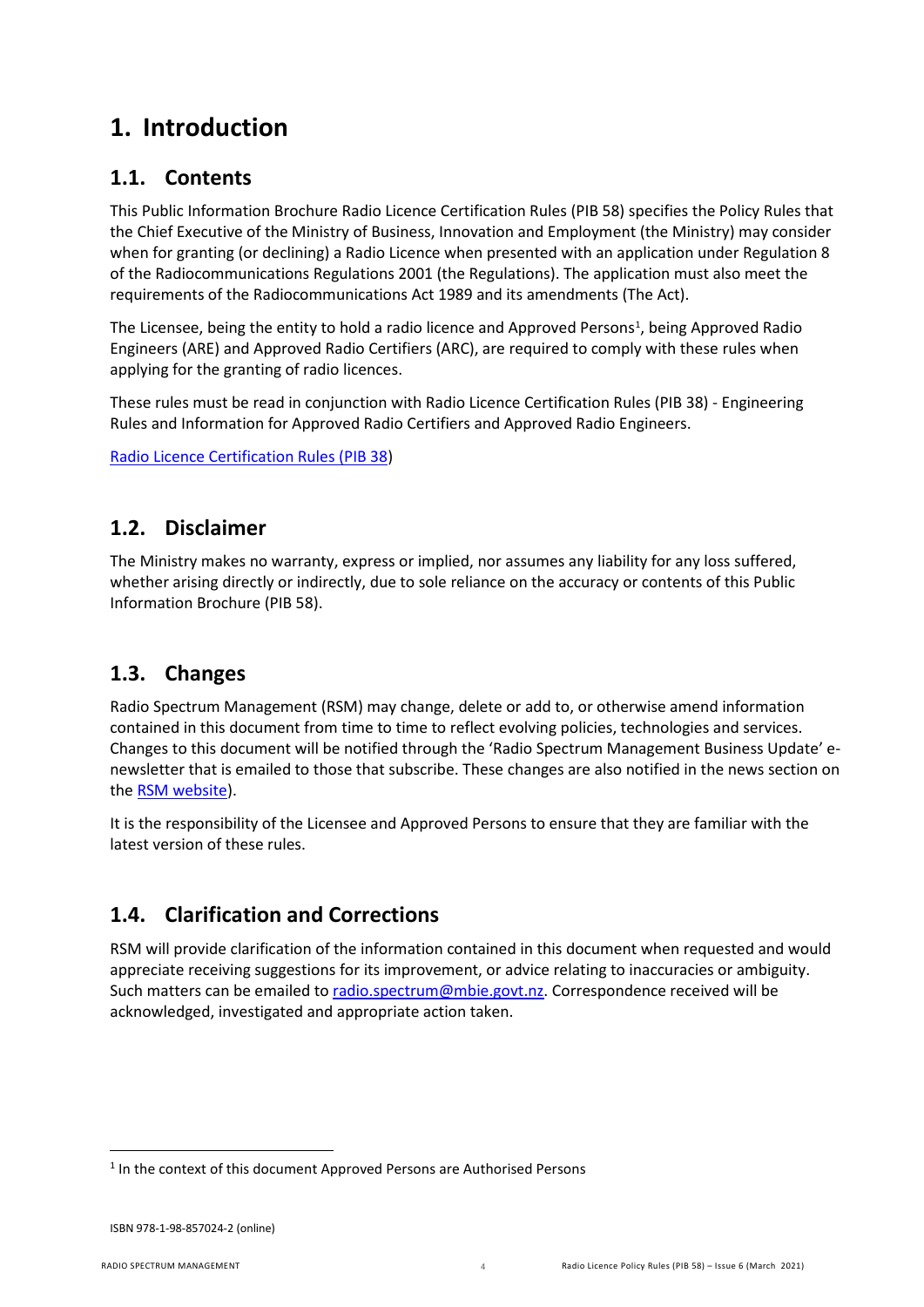| The Act                | <b>Radiocommunications Act (1989)</b>                    |
|------------------------|----------------------------------------------------------|
| <b>ALMR</b>            | Analogue Land Mobile Radio                               |
| <b>Approved Person</b> | <b>ARC or ARE</b>                                        |
| <b>ARC</b>             | <b>Approved Radio Certifier</b>                          |
| <b>ARE</b>             | Approved Radio Engineer                                  |
| <b>BSS</b>             | <b>Broadcast Satellite Service</b>                       |
| <b>CTCSS</b>           | Continuous Tone Coded Squelch System                     |
| <b>DLMR</b>            | Digital Land Mobile Radio                                |
| ES                     | <b>Emergency Services</b>                                |
| <b>FS</b>              | <b>Fixed Service</b>                                     |
| <b>FSS</b>             | <b>Fixed Satellite Service</b>                           |
| <b>GURL</b>            | General User Radio Licence                               |
| <b>GURL-AP</b>         | General User Radio Licence for Aeronautical Purposes     |
| <b>GURL-CB</b>         | General User Radio Licence for Citizen Band Radio        |
| <b>GURL-MP</b>         | General User Radio Licence for Maritime Purposes         |
| <b>GURL-SS</b>         | <b>General User Radio Licence for Satellite Services</b> |
| <b>ICAO</b>            | International Civil Aviation Organisation                |
| <b>IRR</b>             | <b>International Radio Regulations</b>                   |
| ITU-R                  | International Telecommunications Union - Radio Sector    |
| <b>LMR</b>             | Land Mobile Radio                                        |
| <b>MSS</b>             | <b>Mobile Satellite Service</b>                          |
| <b>MMS</b>             | <b>Maritime Mobile Service</b>                           |
| <b>NZTM2000</b>        | New Zealand Transverse Mercator 2000 Map                 |
| PIB                    | <b>Public Information Brochure</b>                       |
| <b>PSRFMG</b>          | Public Safety Radio Frequency Management Group           |
| Register               | The Register of Radio Frequencies                        |
| The Regulations        | The Radiocommunications Regulations (2001)               |
| <b>RSM</b>             | Radio Spectrum Management                                |
| <b>SCADA</b>           | Supervisory Control And Data Acquisition                 |
| SRD                    | <b>Short Range Device</b>                                |
| <b>TOPO50</b>          | New Zealand Topo50 Map                                   |

## <span id="page-4-0"></span>**1.5. Abbreviations and terminology**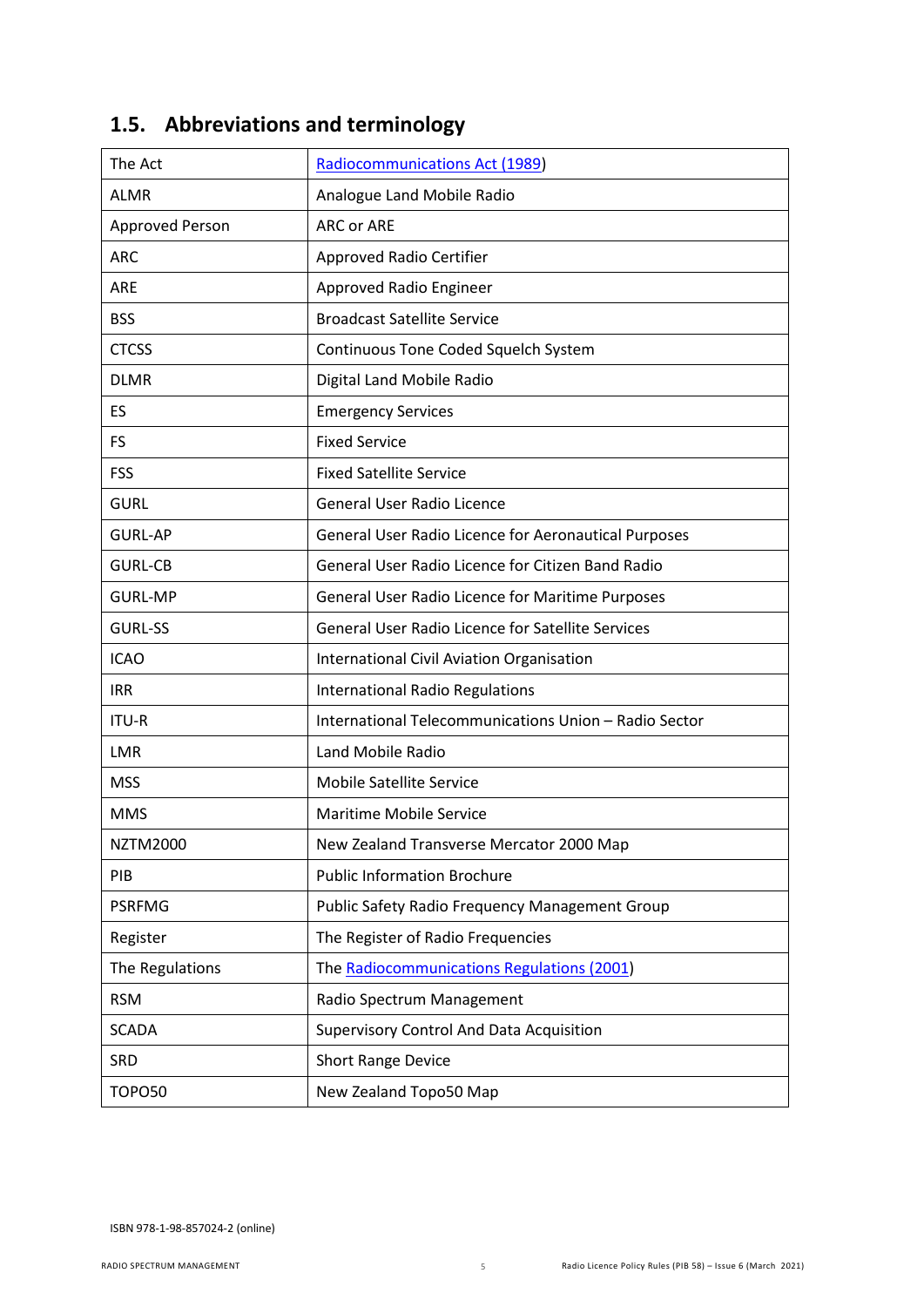| <b>MF</b>  | Medium Frequency $(0.3 - 3 \text{ MHz})$        |
|------------|-------------------------------------------------|
| HF         | High Frequency $(3 - 30$ MHz)                   |
| <b>VHF</b> | Very High Frequency (30 - 300 MHz)              |
| <b>UHF</b> | Ultra High Frequency (300 - 3,000 MHz)          |
| <b>SHF</b> | Super High Frequency (3,000 - 30,000 MHz)       |
| <b>EHF</b> | Extremely High Frequency (30,000 - 300,000 MHz) |

## **1.5.1. Frequency bands (in frequency order)**

## <span id="page-5-0"></span>**1.6. Amendment history**

| <b>Date of effect</b> | <b>Issue</b>   | <b>Description of amendment</b>                                                                                                                                      | <b>Authorised by</b> |
|-----------------------|----------------|----------------------------------------------------------------------------------------------------------------------------------------------------------------------|----------------------|
| <b>July 2011</b>      | 1              | <b>First Public Release</b>                                                                                                                                          |                      |
| <b>July 2014</b>      | $\overline{2}$ | Update to the transition date for 25 kHz<br>analogue land mobile above 470 MHz.<br>Minor editorial and formatting changes.                                           |                      |
| November 2014         | 3              | Update to reflect changes to land mobile<br>simplex licence categories. This allows channels<br>of different bandwidths to be added to the same<br>licence.          |                      |
| November 2015         | 4              | Update to reflect changes to Fixed service<br>bands, following the 2015 consultation.                                                                                | J Hicks              |
|                       |                | Removal of Coastguard's maritime repeater<br>channels following the moratorium on new<br>services preceding the changes to VHF Maritime<br>services in October 2016. |                      |
|                       |                | Updated details around 25 kHz transition for<br>analogue land mobile services below 470 MHz.                                                                         |                      |
| October 2018          | 5              | Update of satellite frequencies in operation in<br>Protection of the Geostationary Orbit (GSO).                                                                      | S Wieser             |
|                       |                | Update of Studio to Transmitter Link (STL) rules.                                                                                                                    |                      |
|                       |                | Editorial and formatting changes.                                                                                                                                    |                      |
|                       |                | Update of abbreviation and terminology section.                                                                                                                      |                      |
| March 2021            | 6              | Update to the satellite section to reflect the<br>addition of S band space operations.                                                                               |                      |
|                       |                | Update to the fixed service bands, with the<br>addition of 2GHz fixed service coordination with<br>space operations.                                                 |                      |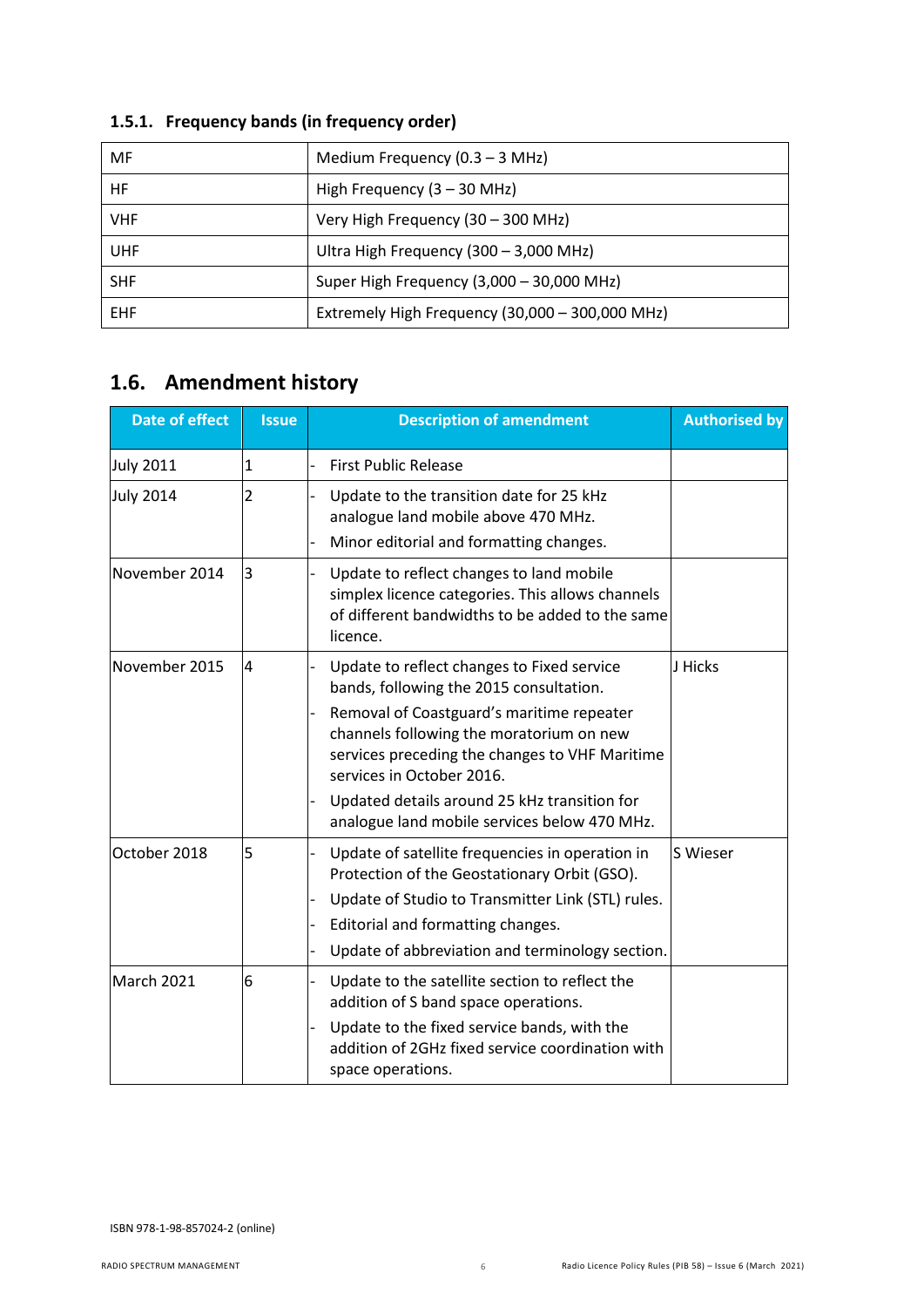## <span id="page-6-0"></span>**2. General**

## <span id="page-6-1"></span>**2.1. Purpose and scope**

Radio licences are granted under the Regulations in frequency bands that are not subject to Management Rights. Such licences must comply with a range of policy and technical requirements.

This document prescribes the policy rules that an application for a Radio Licence must comply with before it will be granted by the Chief Executive and entered into the Register of Radio Frequencies (the Register). These rules, which also apply to amendments to radio licences, complement the technical rules prescribed in the Radio Licensing Certification Rules (PIB 38) publication.

### [Radio Licensing Certification Rules \(PIB 38\)](http://www.rsm.govt.nz/online-services-resources/publications/pibs/38)

These rules:

- 1. Include discussion of regulatory matters, but do not purport to provide legal advice on the [Radiocommunications Act 1989 \(the Act\)](http://www.legislation.govt.nz/act/public/1989/0148/latest/DLM195576.html) or the [Radiocommunications Regulations 2001 \(the](http://www.legislation.govt.nz/regulation/public/2001/0240/latest/DLM71513.html)  [Regulations\).](http://www.legislation.govt.nz/regulation/public/2001/0240/latest/DLM71513.html) Readers should take independent legal advice on interpretation of legislation.
- 2. Must be read in conjunction with PIB 38, and other Public Information Brochures (PIBs) and information[2](#page-6-5) published on the RSM website [www.rsm.govt.nz.](http://www.rsm.govt.nz/)
- 3. Don't include all the knowledge and expertise that applicants or approved persons (AREs and ARC's) need to have for the preparation of licence applications. They are intended to provide key principles and information to assist the correct completion of applications.

## <span id="page-6-2"></span>**2.2. Procedure**

Before a licence will be granted:

- The application must meet the requirements of these rules and be certified by an Approved Person in accordance with PIB 38.
- The annual fees must be paid for the balance of the current year.

## <span id="page-6-3"></span>**2.3. Equipment Standards**

Transmitters operating pursuant to radio licences must comply with technical standards where these are prescribed in notices made under regulation 32 of the Radiocommunications Regulations 2001. The current radio standards notice may be found on the RSM website or the [New Zealand Gazette website.](https://gazette.govt.nz/notice/id/2020-go115)

## <span id="page-6-4"></span>**2.4. Fees**

Annual fees (GST inclusive) for radio licences are prescribed in Schedule 6 of the Regulations.

Each client (or licensee) has an anniversary date at the end of the month when their annual licence fees are invoiced.

<span id="page-6-5"></span><sup>&</sup>lt;sup>2</sup> Should there appear to be a conflict between these rules and other PIBs or RSM publications, please email rsmlicensing@mbie.govt.nz.

ISBN 978-1-98-857024-2 (online)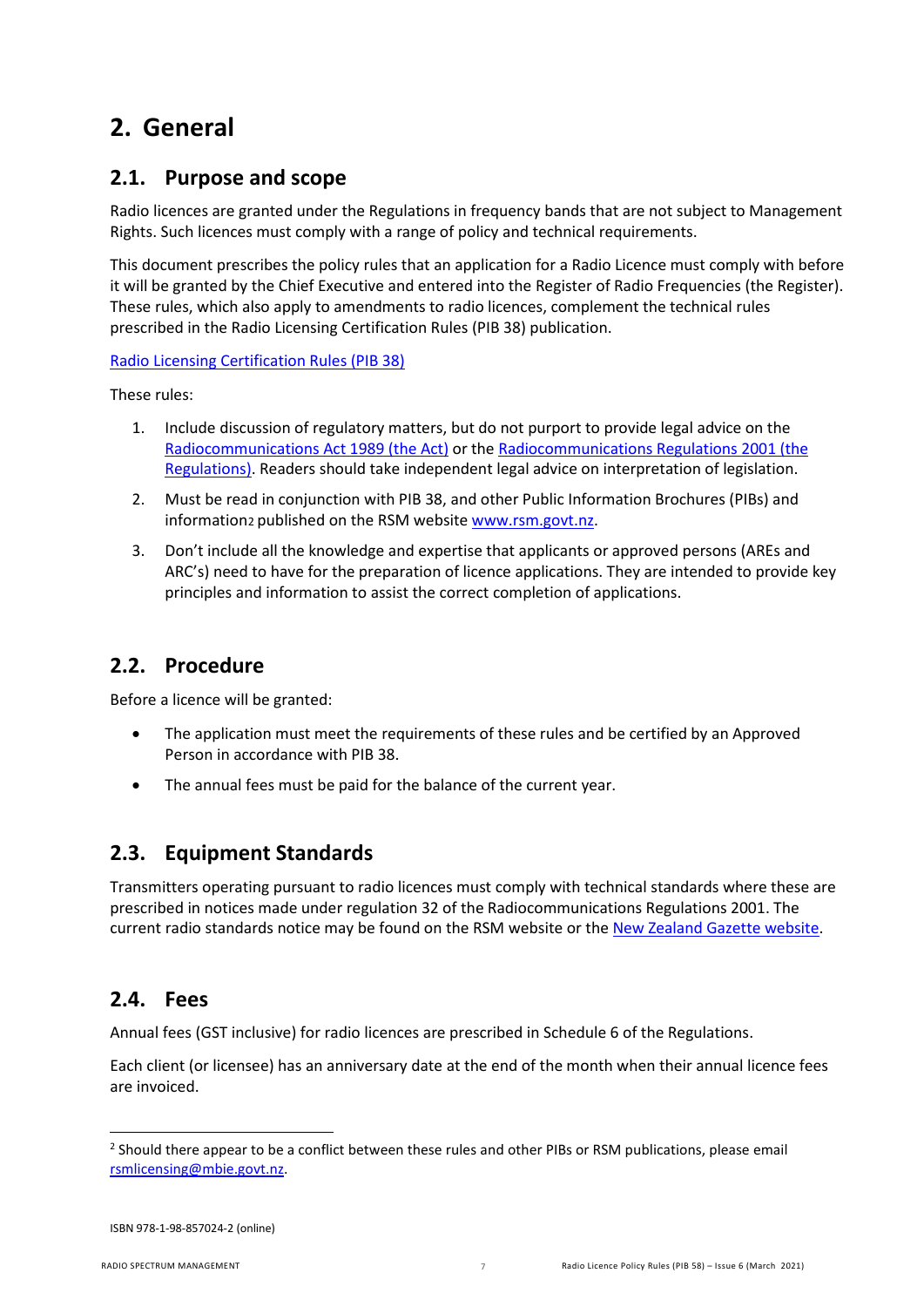### **2.4.1. Fees for Fixed Term Licences**

The fees for fixed term (or short term) radio licences are set in proportion to the number of months of the licence period, rounded up to whole months (e.g. for the period from February 25 to March 24 is one month, whereas to March 25 would be two months, i.e. two-twelfths of the annual fee).

All fees for fixed term licences must be paid prior to the commencement of transmission.

## <span id="page-7-0"></span>**2.5. Licensing Multi-Carrier Systems**

Licences are generally required on a per transmitter basis where:

- the spectrum is not channelled to a specific plan; or
- the usage is not aligned to the approved plan for the band

Systems using orthogonal frequency-division multiplex modulation (OFDM), such as digital terrestrial television (DVB-T), 4G LTE, WiMAX or 5G NR, are each considered to be a single system, and require only one licence per transmitter.

## <span id="page-7-1"></span>**2.6. Dispensations**

These rules must be followed by licensees and Approved Persons, however on occasion due to special circumstances dispensation for minor variation from the rules may be considered by RSM. Requests for dispensations must be justified in writing to the Manager RSM Licensing. In turn, the Approved Person must upload the dispensation document received from RSM to the licence 'Event Summary' in the Register.

## <span id="page-7-2"></span>**2.7. Geographic Coordinates**

The mapping system used by the RSM is New Zealand Topo50 (NZTopo50) and New Zealand Transverse Mercator 2000 (NZTM2000). NZTopo50 and NZTM2000 are the primary geographic coordinate system used to describe site locations within the Register. They use geodetic datum NZDG2000 that is based on the international standard reference WGS84 used by systems such as GPS.

When providing RSM with the details of new sites to be added to the Register, the geographic coordinate data must be given in either TOPO50 or NZTM2000 format as illustrated i[n Table 1](#page-7-3) below.

| Site name: WINDY POINT    |             |                |                 |               |  |  |
|---------------------------|-------------|----------------|-----------------|---------------|--|--|
| <b>Georeference</b>       | Map         | <b>Easting</b> | <b>Northing</b> | <b>Height</b> |  |  |
| TOPO50                    | <b>BZ12</b> | 952.88         | 827.18          | 543 m         |  |  |
| NZTM2000                  |             | 1295288 mE     | 5082718 mN      | 543 m         |  |  |
| LAT/LONG (NZGD2000/WGS84) |             | 169.1772278    | -44.3448088     | 543 m         |  |  |

<span id="page-7-3"></span>

| Table 1 – Example of geographic coordinate data to be provided when requesting a new location in the Register |  |  |
|---------------------------------------------------------------------------------------------------------------|--|--|
|                                                                                                               |  |  |

Latitude and longitude coordinates must not be provided in degrees, minutes and seconds.

ISBN 978-1-98-857024-2 (online)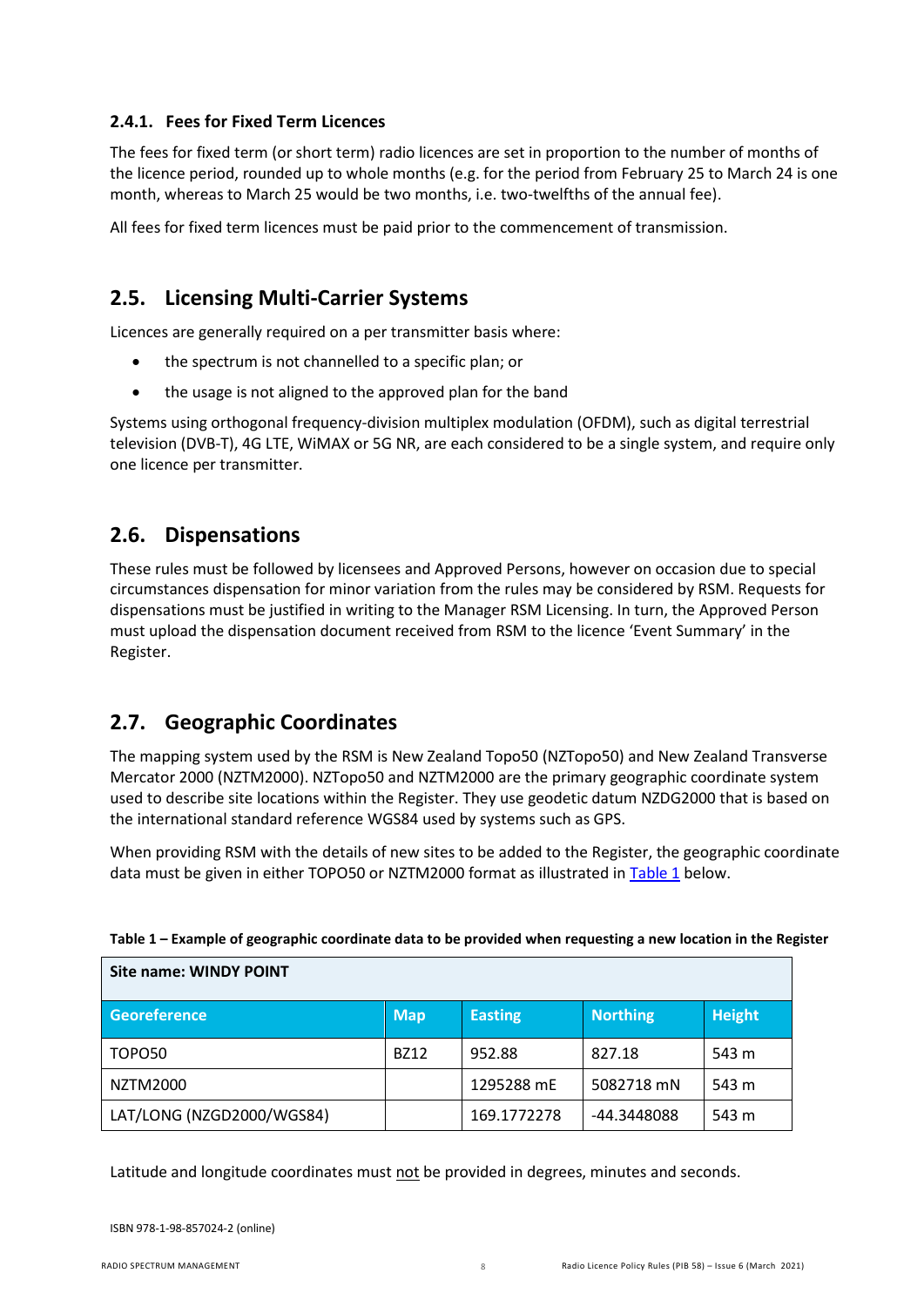Although site geographic data is only accepted in TOPO50 or NZTM2000 coordinates, the Register will internally convert this location data to other formats for output. [Table 2](#page-8-0) illustrates the output formats available from the Register.

| <b>Georeference</b>       | <b>Map</b>  | <b>Easting</b> | <b>Northing</b> | <b>Height</b> |
|---------------------------|-------------|----------------|-----------------|---------------|
| TOPO <sub>50</sub>        | <b>BZ12</b> | 952.88         | 827.18          | 543 m         |
| NZTM2000                  |             | 1295288 mE     | 5082718 mN      | 543 m         |
| LAT/LONG (NZGD2000/WGS84) |             | 169.1772278    | -44.3448088     | 543 m         |
| NZMS260                   | F39         | 052.87         | 444.02          | 543 m         |
| NZMG (LONG REF)           |             | 2205288 mE     | 5644402 mN      | 543 m         |
| LAT/LONG (NZGD1949)       |             | 169.1771489    | -44.3464625     | 543 m         |

### <span id="page-8-0"></span>**Table 2 – Example of geographic coordinate output data available in the Register**

**Note** in the above example, two LAT/LONG references show different values. This is because NZGD2000/WGS84 and NZGD1949 use different datum. LAT/LONG is not acceptable as an input format to avoid uncertainty as to the datum used.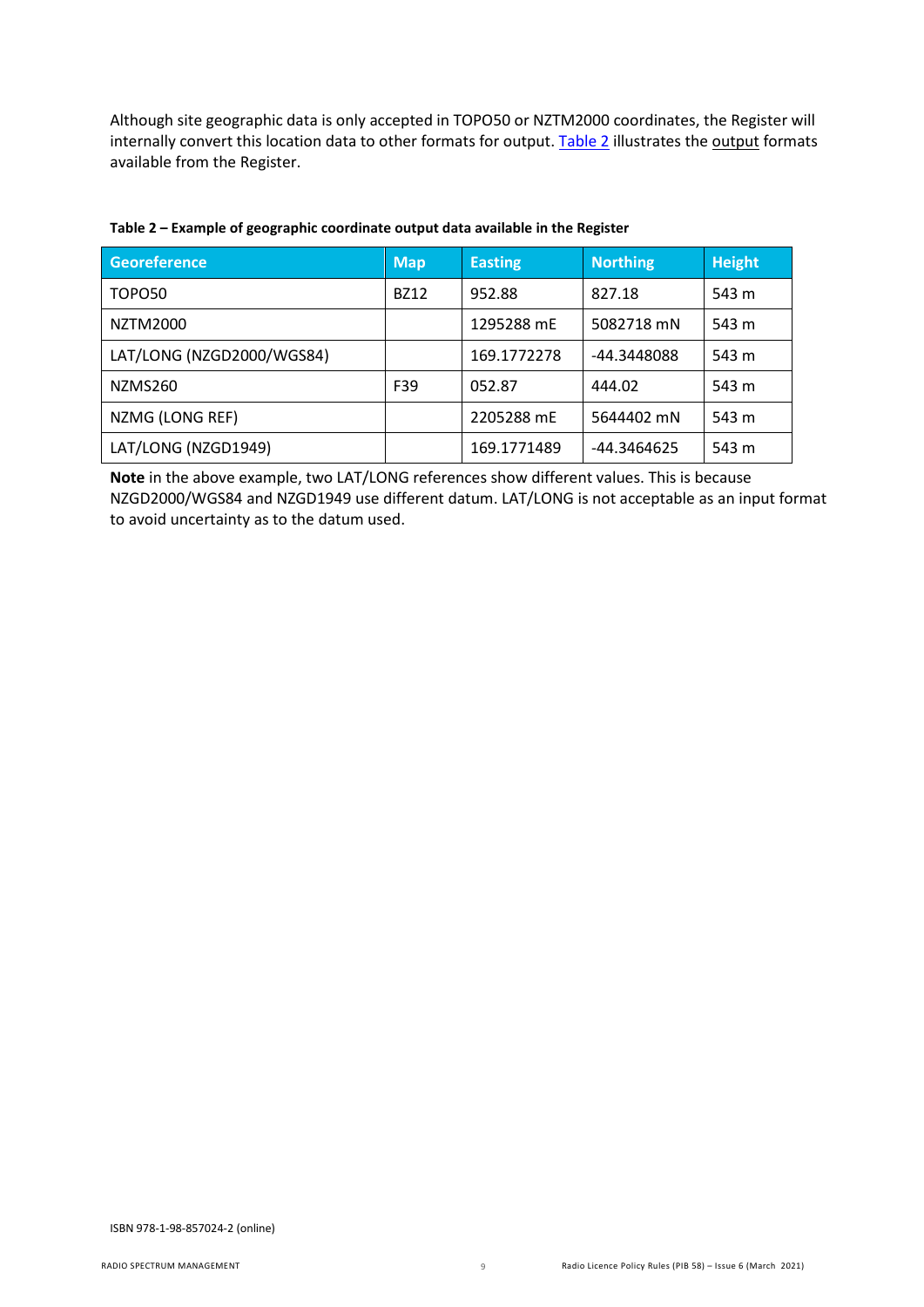## <span id="page-9-0"></span>**3. Common Rules for all Services**

## <span id="page-9-1"></span>**3.1. Fixed Term licences**

### **3.1.1. Conventional Fixed Term Licences**

Applications that conform to current band plans and the relevant rules in this document and PIB 38, may apply for a fixed-term radio licence where there is an expiry date. Some categories of licences may require an expiry date such as crane control and bush winch simplex (see section [4.13.6](#page-19-1) [Crane Control](#page-19-1)  [and Bush Winch Simplex\)](#page-19-1).

[Radio Licensing Certification Rules \(PIB 38\)](http://www.rsm.govt.nz/online-services-resources/publications/pibs/38)

### **3.1.2. Non-Conventional Fixed Term Licences**

Applications that do not conform to current band plans or the relevant rules are generally not permitted or granted. However on occasion, RSM may consider a dispensation for a fixed term licence for a nonrenewable period of up to one year in accordance with section [2.6.](#page-7-1) [Dispensations](#page-7-1) are considered for licences facilitating:

- special events; and,
- tests and demonstrations.

RSM will decide any appropriate conditions of the licence. Approved Person creating the licence must upload the consent received from RSM; to the event summary of the licence in the Register.

## <span id="page-9-2"></span>**3.2. Use or Lose**

'Use or lose' applies in accordance with Regulation 15C.

## <span id="page-9-3"></span>**3.3. International Co-ordination**

Some services in some frequency bands, notably those below 30 MHz and those used by satellite services must be coordinated by RSM in accordance with New Zealand's international treaty obligations.

This requirement may delay the processing of licence applications.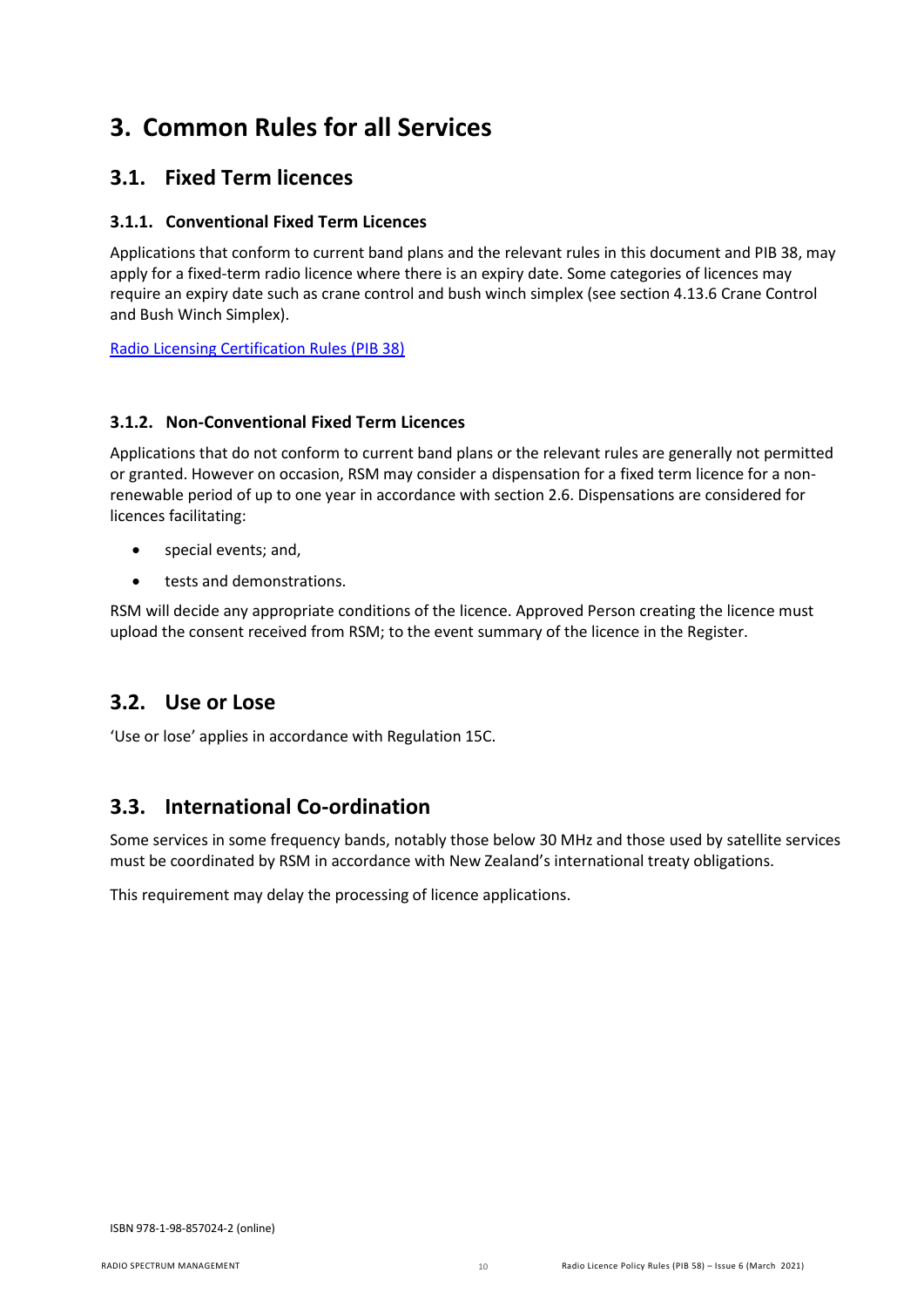## <span id="page-10-0"></span>**3.4. Licence Agencies**

Prior to granting licences in certain frequency bands, RSM may seek advice and make recommendations from a range of organisations with either specific statutory responsibilities, or particular knowledge and expertise. These are known as Licensing Agencies (LA). The most common LA's are:

| CAA           | <b>Civil Aviation Authority</b>                       |
|---------------|-------------------------------------------------------|
| <b>MNZ</b>    | Maritime New Zealand                                  |
| NZART         | New Zealand Association of Radio Transmitters         |
| <b>PSRFMG</b> | <b>Public Safety Radio Frequency Management Group</b> |
| <b>NZDF</b>   | New Zealand Defence Force                             |
| <b>RSM</b>    | Radio Spectrum Management                             |

### **3.4.1. Licence Agency Recommendation**

When a licence application relates to a band subject to the LA procedure, the Register automatically sends the application to the relevant LA for approval, prior to the application being referred to an Approved Person for certification.

The LA recommendations are normally accepted, although RSM ultimately exercises the authority to grant or reject any radio licence application.

[Table 3](#page-10-1) summarises LA and certification roles.

| <b>Service</b> | <b>System</b>                      |               | <b>Licensing Agency</b><br>approval required? | <b>Who can</b><br>certify |
|----------------|------------------------------------|---------------|-----------------------------------------------|---------------------------|
| Aeronautical   |                                    | Marker        | CAA                                           | <b>ALL</b>                |
|                | Beacon                             | <b>VOR</b>    | <b>CAA</b>                                    | ALL                       |
|                |                                    | $<$ 30 MHz    | CAA                                           | <b>ALL</b>                |
|                | Land                               | $\geq$ 30MHz  | CAA                                           | ALL                       |
|                | Mobile                             | $<$ 30 MHz    | CAA                                           | <b>ALL</b>                |
|                |                                    | $\geq$ 30 MHz | CAA                                           | <b>ALL</b>                |
|                | Radionavigation                    | <b>ILS</b>    | CAA                                           | <b>ALL</b>                |
|                |                                    | Radar         | CAA                                           | <b>ALL</b>                |
| Amateur        | Beacon                             |               | <b>NZART</b>                                  | <b>ALL</b>                |
|                | Fixed                              |               | <b>NZART</b>                                  | <b>ALL</b>                |
|                | Repeater                           |               | <b>NZART</b>                                  | <b>ALL</b>                |
| Defence        | 225-328.6 MHz &<br>335.4-399.9 MHz |               | <b>NZDF</b>                                   | <b>NZDF</b>               |
| Fixed          |                                    | $<$ 30 MHz    | <b>RSM</b>                                    | <b>ALL</b>                |
|                | Point to point                     | $\geq 30$ MHz |                                               | ALL                       |
|                | Point to multipoint                |               |                                               | <b>ALL</b>                |

### <span id="page-10-1"></span>**Table 3 – Licensing agency approval and who can certify**

ISBN 978-1-98-857024-2 (online)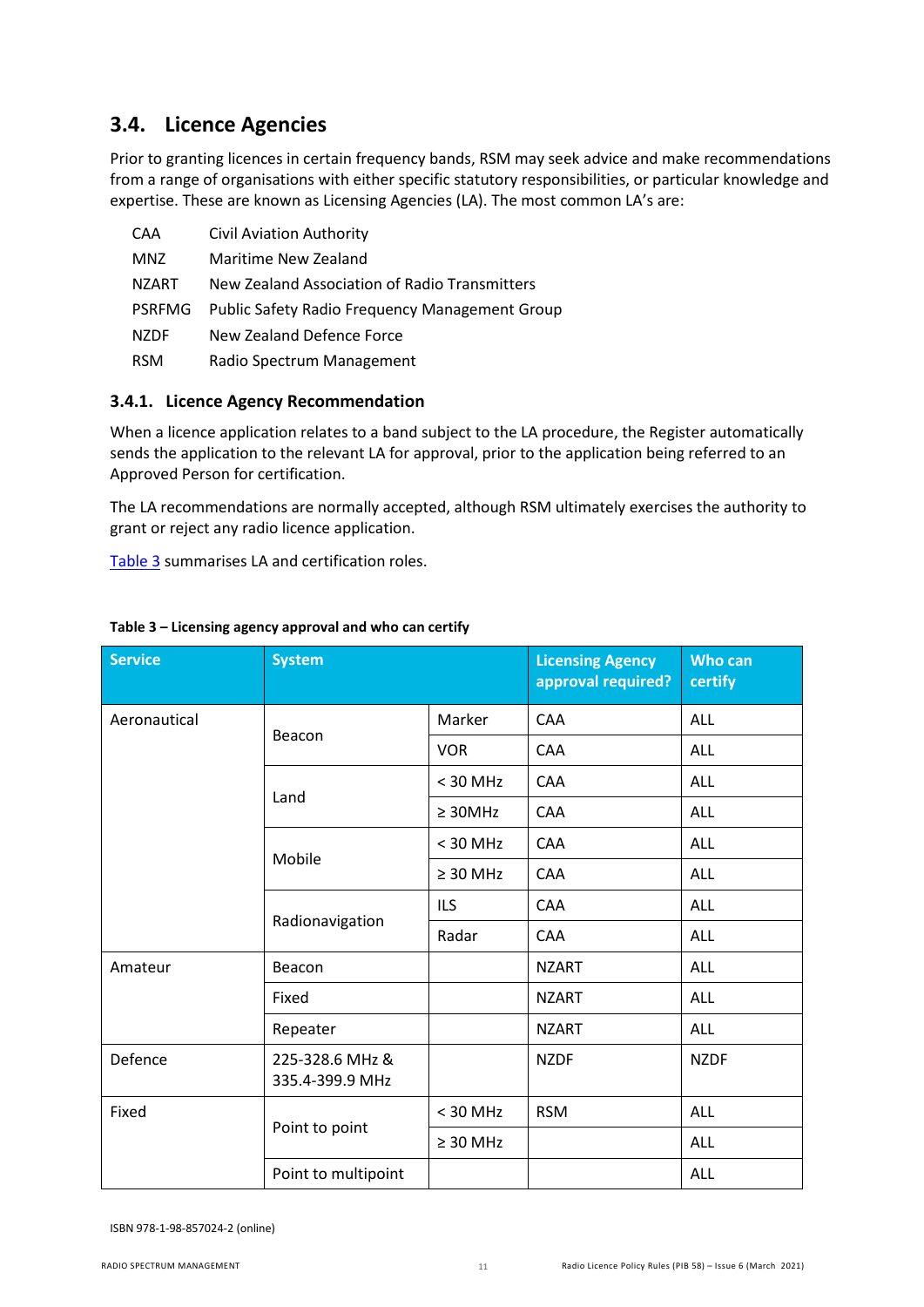| <b>Service</b>     | <b>System</b>                   |               | <b>Licensing Agency</b><br>approval required? | Who can<br>certify |
|--------------------|---------------------------------|---------------|-----------------------------------------------|--------------------|
|                    | <b>TVOB</b>                     |               |                                               | <b>ALL</b>         |
| Land mobile        |                                 | $<$ 30 MHz    | <b>RSM</b>                                    | ALL                |
|                    | Repeater                        | $\geq 30$ MHz |                                               | <b>ALL</b>         |
|                    |                                 | ES bands      | <b>PSFRMG</b>                                 | <b>ALL</b>         |
|                    |                                 | $<$ 30 MHz    | <b>RSM</b>                                    | ALL                |
|                    | Simplex                         | $\geq 30$ MHz |                                               | ALL                |
|                    |                                 | ES bands      | <b>PSFRMG</b>                                 | ALL                |
|                    | Paging                          |               |                                               | ALL                |
|                    | Citizen band / PRS<br>repeaters |               |                                               | ALL                |
| Maritime           | Beacon                          |               | <b>MNZ</b>                                    | ALL                |
|                    | Coast                           | $<$ 30 MHz    | <b>MNZ</b>                                    | <b>ALL</b>         |
|                    |                                 | $\geq 30$ MHz | <b>MNZ</b>                                    | ALL                |
|                    | Mobile                          |               | <b>MNZ</b>                                    | ALL                |
|                    | Radionavigation                 |               | <b>MNZ</b>                                    | ALL                |
|                    | Repeater                        |               | <b>MNZ</b>                                    | ALL                |
| Meteorological Aid | Radar                           |               |                                               | ALL                |
| Radiodetermination | Radiolocation                   |               |                                               | <b>ALL</b>         |
|                    | Radionavigation                 |               |                                               | ALL                |
| Satellite          | Fixed                           |               | <b>RSM</b>                                    | ALL                |
|                    | <b>Receive Protection</b>       |               | <b>RSM</b>                                    | ALL                |
|                    | VSAT/SNG                        |               | <b>RSM</b>                                    | ALL                |
|                    | Mobile                          |               | <b>RSM</b>                                    | ALL                |

**Please note**, in the column 'Who can certify'; 'All' refers to all Approved Persons.

## <span id="page-11-0"></span>**3.5. Authorising Others to Use a Licence**

Licensees may authorise other persons to operate pursuant to their licence in accordance with an agreement made under regulation 13. A copy of such agreements should be uploaded to the licence Events Summary in the Register.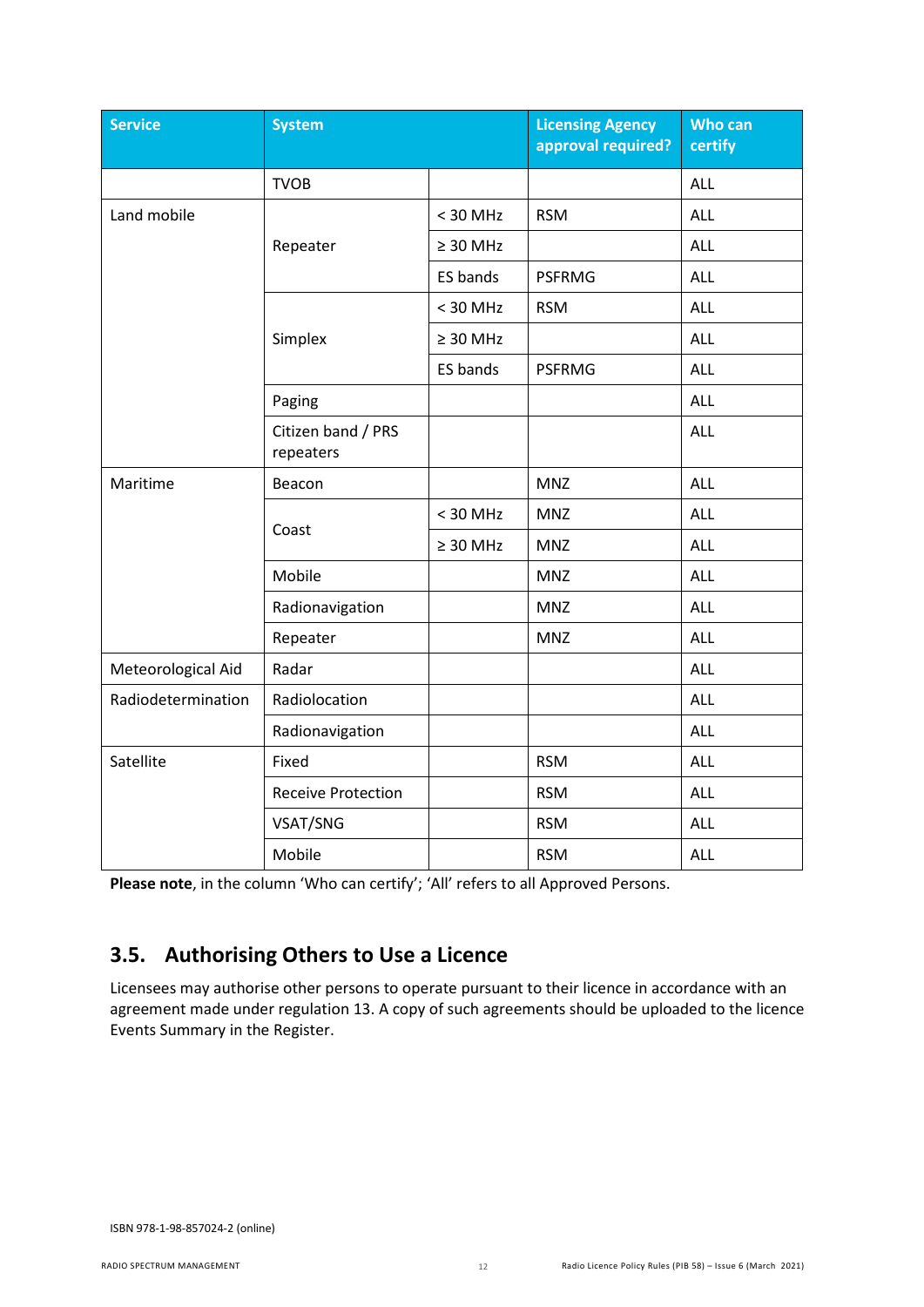## <span id="page-12-0"></span>**3.6. Cross-Band Linking**

Cross-band linking generally refers to the practice of transmitting on a frequency in one service, while receiving on a different frequency in another service – rather than in accordance with the channel pairs as defined in Mobile Service Band in New Zealand (PIB 23)

- Cross band linking cannot be licensed and protected.
- Cross band linking is not permitted between the following services:
	- Land Mobile and Aeronautical; and<br>○ Land Mobile and Maritime.
	- Land Mobile and Maritime.

[Mobile Service Band in New Zealand \(PIB 23\)](http://www.rsm.govt.nz/online-services-resources/publications/pibs/23)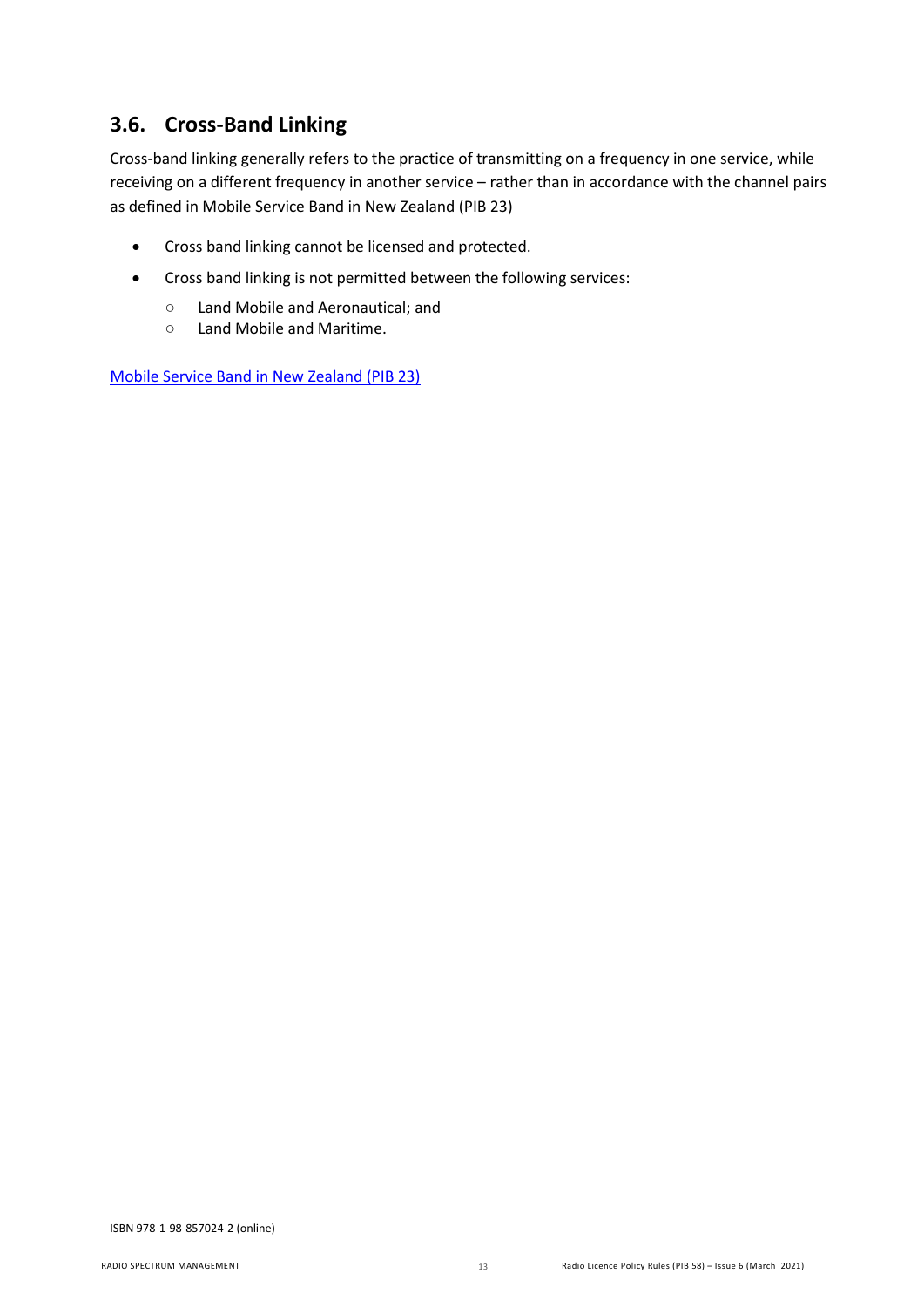## <span id="page-13-0"></span>**4. Land Mobile Service**

## <span id="page-13-1"></span>**4.1. Land Mobile Radio**

The VHF and UHF bands available to Land Mobile Radio (LMR) services are defined in the publication Mobile Service Bands in New Zealand (PIB 23). Licence applications must comply with the channel use restrictions outlined in PIB 23.

Analogue Land Mobile Radio (ALMR) is permitted in all bands. Digital Land Mobile Radio (DLMR) is permitted in all commercial bands.

In the F and TS bands, no new ALMR 25 kHz licences will be issued.

The band plans and channelling for land mobile services can be found i[n Mobile Service Bands in New](http://www.rsm.govt.nz/online-services-resources/publications/pibs/23)  [Zealand \(PIB](http://www.rsm.govt.nz/online-services-resources/publications/pibs/23) 23)

## <span id="page-13-2"></span>**4.2. Restricted Channels**

PIB 23 restricts certain simplex and duplex channels for use solely by individual organisations or solely for specific uses.

Where the assignment is to a government organisation, the assignment is exclusive to that department or service, and that channel must not be assigned to other organisations. For example, if a channel is listed in PIB 23 as a Government Exclusive, then it is exclusive and must not be assigned to another licensee.

## <span id="page-13-3"></span>**4.3. All New Zealand Exclusive Simplex Licences**

Other than simplex channels in Emergency Service (ES) bands 'All New Zealand' exclusive simplex licences will only be considered for government agencies on a case-by-case basis where there is a special need for an exclusive licence.

If allowed, an empty channel in a simplex band must be available. That channel will then become restricted and be listed in PIB 23.

## <span id="page-13-4"></span>**4.4. Multiple Site Licences**

Multiple site licences are a particular licence category labelled 'Land mobile radio licence fee (up to 5 repeaters or pagers) or 'Land mobile radio licence fee (unlimited repeaters or pagers)''. This licence category allows a licensee to have a single channel pair and have multiple repeater locations recorded on the licence.

Each multiple-site licence must have recorded on the licence all locations where the channel is to be used. A transmitter can only be used at locations recorded on the licence.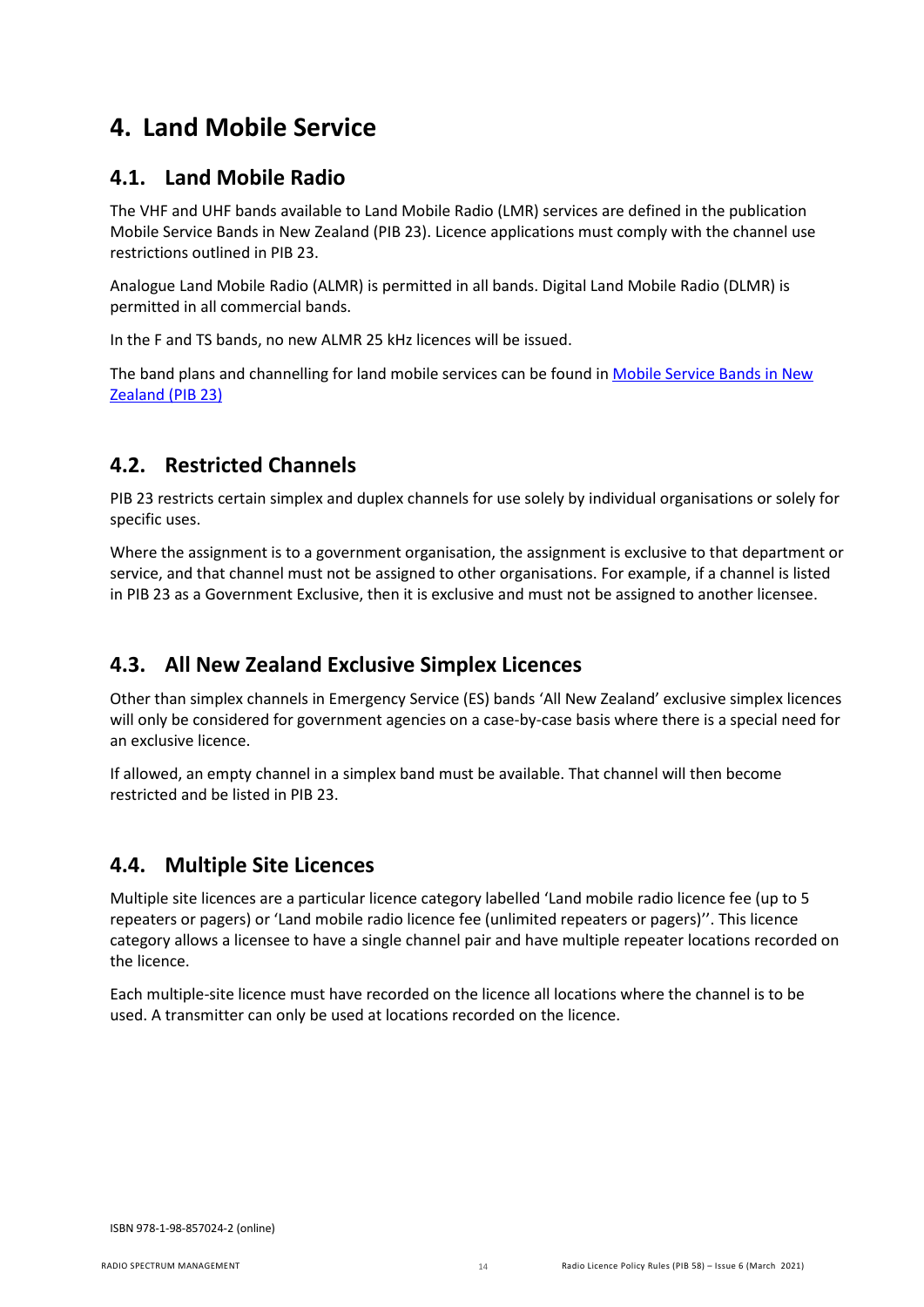## <span id="page-14-0"></span>**4.5. Allocation Rules for Digital Land Mobile Radio (DLMR)**

This section outlines the arrangements for the introduction of DLMR and the phase out of 25 kHz voice ALMR.

DLMR can be licensed as indicated in [Table 4:](#page-14-2)

| <b>Band</b>  | <b>Frequency Range</b> | <b>Channel spacing</b>       | <b>Typical Use</b>        | <b>Modulation</b>    |
|--------------|------------------------|------------------------------|---------------------------|----------------------|
| <b>ESA</b>   | 75.2 - 80 MHz          | 12.5 kHz                     | <b>Emergency Services</b> | Analogue             |
| A            | 80 - 87.5 MHz          | 12.5 kHz                     | Commercial                | Analogue and Digital |
| <b>ESB</b>   | 138 - 144 MHz          | 12.5 kHz                     | <b>Emergency Services</b> | Analogue and Digital |
| E            | 150.05 - 156 MHz       | 12.5 kHz                     | Commercial                | Analogue and Digital |
| <b>EE</b>    | 162.58125 - 173 MHz    | 12.5, 6.25 kHz               | Commercial                | Analogue and Digital |
| TD           | 406.1 - 420.00625 MHz  | 12.5, 6.25 kHz               | Commercial                | Analogue and Digital |
|              |                        |                              | <b>Trunked Radio only</b> |                      |
| $\mathsf{C}$ | 449.75 - 458.3375 MHz  | 12.5, 6.25 kHz               | Commercial                | Analogue and Digital |
| D            | 458.3375 - 470 MHz     | 12.5, 6.25 kHz               | Commercial                | Analogue and Digital |
| F            | 471.5 - 494 MHz        | 12.5, 6.25 kHz               | Commercial                | Analogue and Digital |
| <b>ESC</b>   | 494 - 502 MHz          | 12.5, 6.25 kHz               | <b>Emergency Services</b> | Analogue and Digital |
| <b>TS</b>    | 813 - 869.025 MHz      | 25 <sup>3</sup> , 12.5, 6.25 | Commercial                | Analogue and Digital |
|              |                        | <b>kHz</b>                   | <b>Trunked Radio only</b> |                      |

#### <span id="page-14-2"></span>**Table 4 – Frequency bands for Land Mobile services**

## <span id="page-14-1"></span>**4.6. LMR Bands with Interlaced Band Plans**

ALMR licences with channel bandwidths of 25 kHz are no longer granted.

All 25 kHz ALMR services below 470 MHz ceased operation by the end of 2015. No new 25 kHz ALMR licences will be issued in the bands above 470 MHz.

All LMR bands may be licensed for digital services designed to operate in 12.5 kHz and 6.25 kHz channels without the need for band migrations or special engineering considerations, provided the selected technology standards are compatible with existing analogue equipment.

When converting services from 12.5 kHz assignment to two 6.25 kHz channelling, a separate licence is required for each 6.25 kHz transmission. A Time Division Multiple Access (TDMA) transmitter carrying more than one circuit in a 12.5 kHz channel is deemed to be one transmission, and therefore requires only one licence.

Figure 1 illustrates the arrangements for the subdivision of channels in the LMR bands to provide for narrower channelling.

<span id="page-14-3"></span><sup>&</sup>lt;sup>3</sup> Only digital modulation permitted for 25 kHz channels

ISBN 978-1-98-857024-2 (online)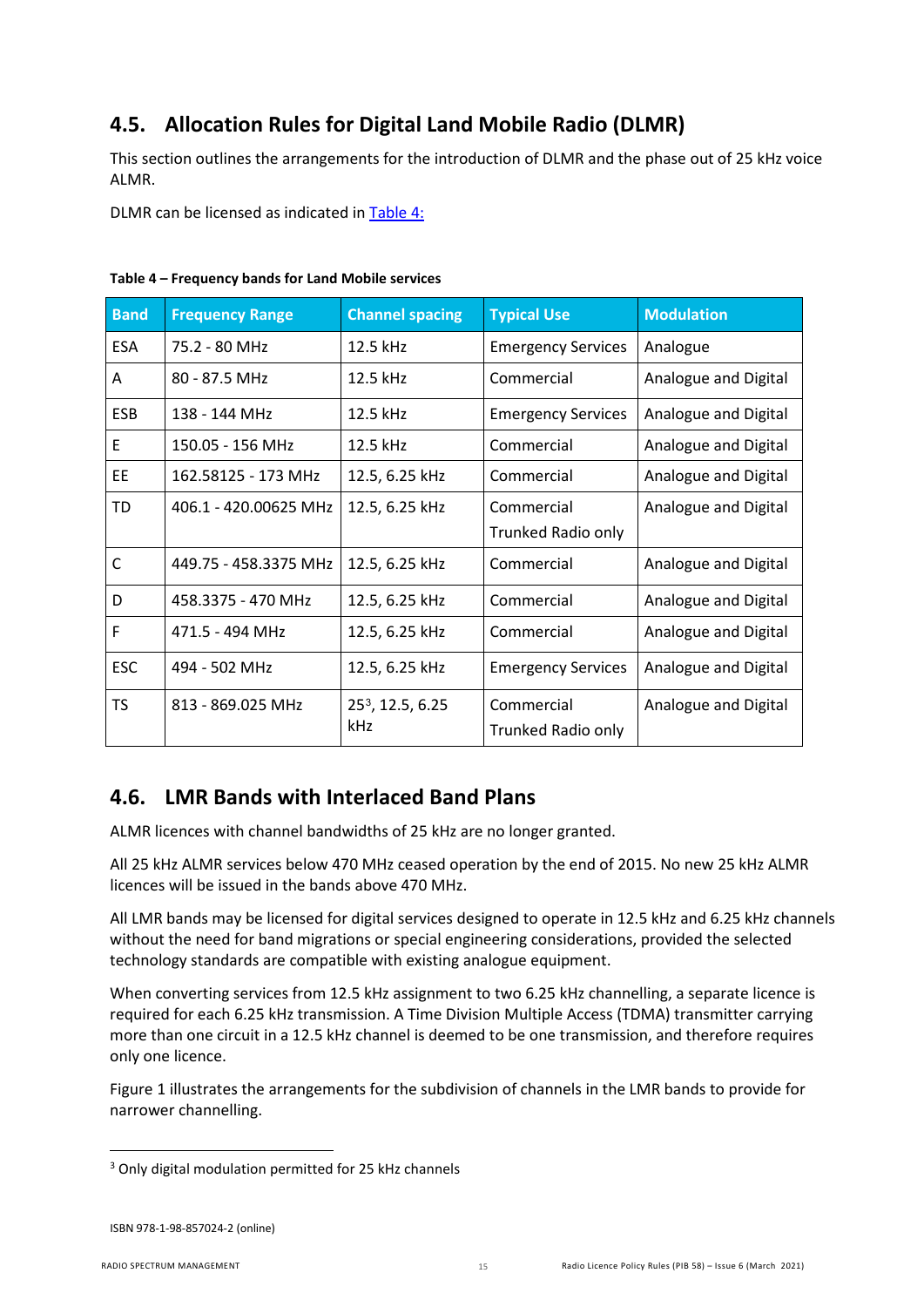

**Figure 1 – Interlaced bands**

## <span id="page-15-0"></span>**4.7. Coded squelch systems, access codes and unique addressing**

New licences for simplex LMR must use either a coded squelch such as Continuous Tone Coded Squelch System (CTCSS) in accordance with PIB 23, access code, or unique digital addressing. The Approved Person must include the licence conditions on the licence in accordance with PIB 38.

[Mobile Service Bands in New Zealand](https://www.rsm.govt.nz/online-services-resources/publications/pibs/23) (PIB 23)

[Radio Licence Certification Rules \(PIB 38\)](https://www.rsm.govt.nz/online-services-resources/publications/pibs/38)

## <span id="page-15-1"></span>**4.8. SCADA and Data Links in LMR Bands**

In the interests of spectrum efficiency, Supervisory Control And Data Acquisition (SCADA) and data links should use DLMR technology.

SCADA and data links may be licensed in 12.5 kHz LMR channels.

Applications for a dispensation to use 25 kHz channels for SCADA and data links must be made in accordance with sectio[n 2.6](#page-7-1) [Dispensations.](#page-7-1) Factors taken into consideration include extension of existing SCADA systems with significant investment; and necessary data rates.

### <span id="page-15-2"></span>**4.9. Mesh Networks**

Licences for Fixed Service Mesh Networks are generally not granted in LMR bands. This is because of the risk of the mesh receivers suffering interference (including receiver overload or blocking) in the wrong receive duplex portion of the band, or mesh transmitters creating spectrum denial to conventional LMR services. This is an inappropriate use of paired-frequency channelled LMR bands.

Mesh networks can be licensed in Fixed Service bands, or operate under General User Radio Licences.

## <span id="page-15-3"></span>**4.10. Emergency Services Bands**

### **4.10.1. Bands Exclusive to Emergency Services**

Certain bands have been allocated to ES use in New Zealand. These are known as the ESA Band (75 – 80 MHz), ESB Band (138 – 144 MHz) and ESC Band (494 – 502 MHz).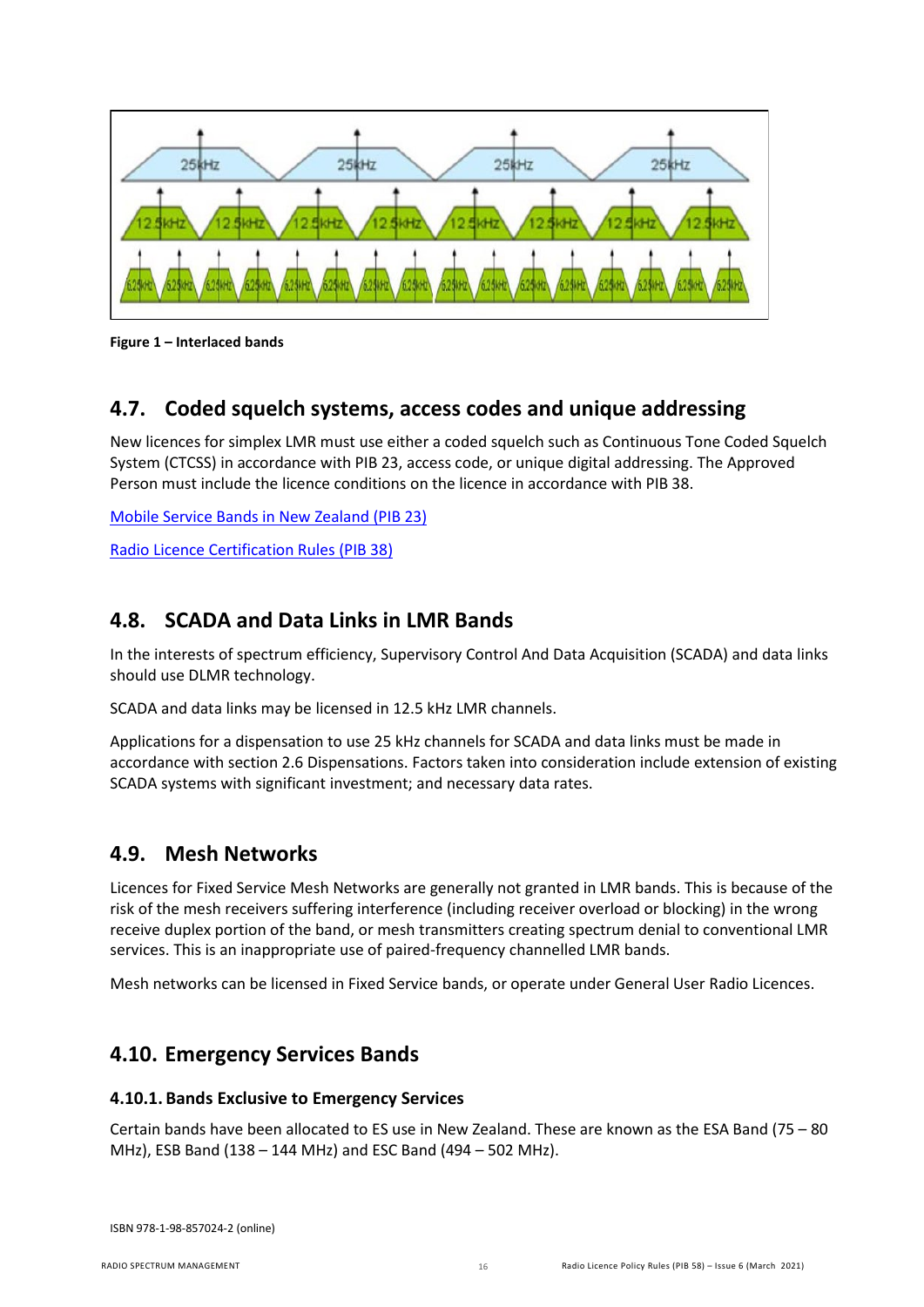These bands are allocated for the sole use of the members of the Public Safety Radio Frequency Management Group (PSRFMG).

### **4.10.2. Composition of the PSRFMG Group**

The group currently has representation from:

Ambulance New Zealand Department of Conservation Ministry of Civil Defence and Emergency Management Ministry of Business, Innovation and Employment (Advisor Status) New Zealand Customs Service New Zealand Defence Force Fire Emergency New Zealand New Zealand Police

## **4.10.3. Licences in the Emergency Services Bands**

For the purpose of licence applications in the ES bands, the PSRFMG is an LA in accordance with section [3.4.](#page-10-0) Generally it is not PSRFMG policy to agree to licences being granted to non-members.

However a person who is not a PSRFMG member may operate on ES channels subject to an agreement made under sectio[n 3.5](#page-11-0) [Authorising Others to Use a Licence](#page-11-0) with the relevant channel licensees.

It should be noted that PSRFMG policy presently requires all mobiles operating in the ESB Band to be fitted with PSRFMG liaison channels ES164 and ESX39.

### **4.10.4. Licence Conditions for Emergency Services**

Approved persons are required to use the following conditions on all licences applications for frequencies in the ES Band:

"*The licence permits radiocommunication solely for non-commercial public safety and security operations relating to the protection of life and property*."

Licences where the licensee is the Ministry of Civil Defence and Emergency Management must also carry the following additional condition:

"*Primary use is for Civil Defence and Emergency Management purposes.*"

### <span id="page-16-0"></span>**4.11. Back-to-Back Linking**

Back-to-back linking, in regard to an LMR channel, describes the situation where a fixed location receiver tuned to the mobile receive frequency of one channel, is directly connected to a transmitter at the same location tuned to the mobile transmit frequency of another channel. Such configuration will not be licensed or protected because to do so would cause unreasonable spectrum denial on a radio site. Fixed links, or other wired services, must be used to connect repeaters to form wide-area networks.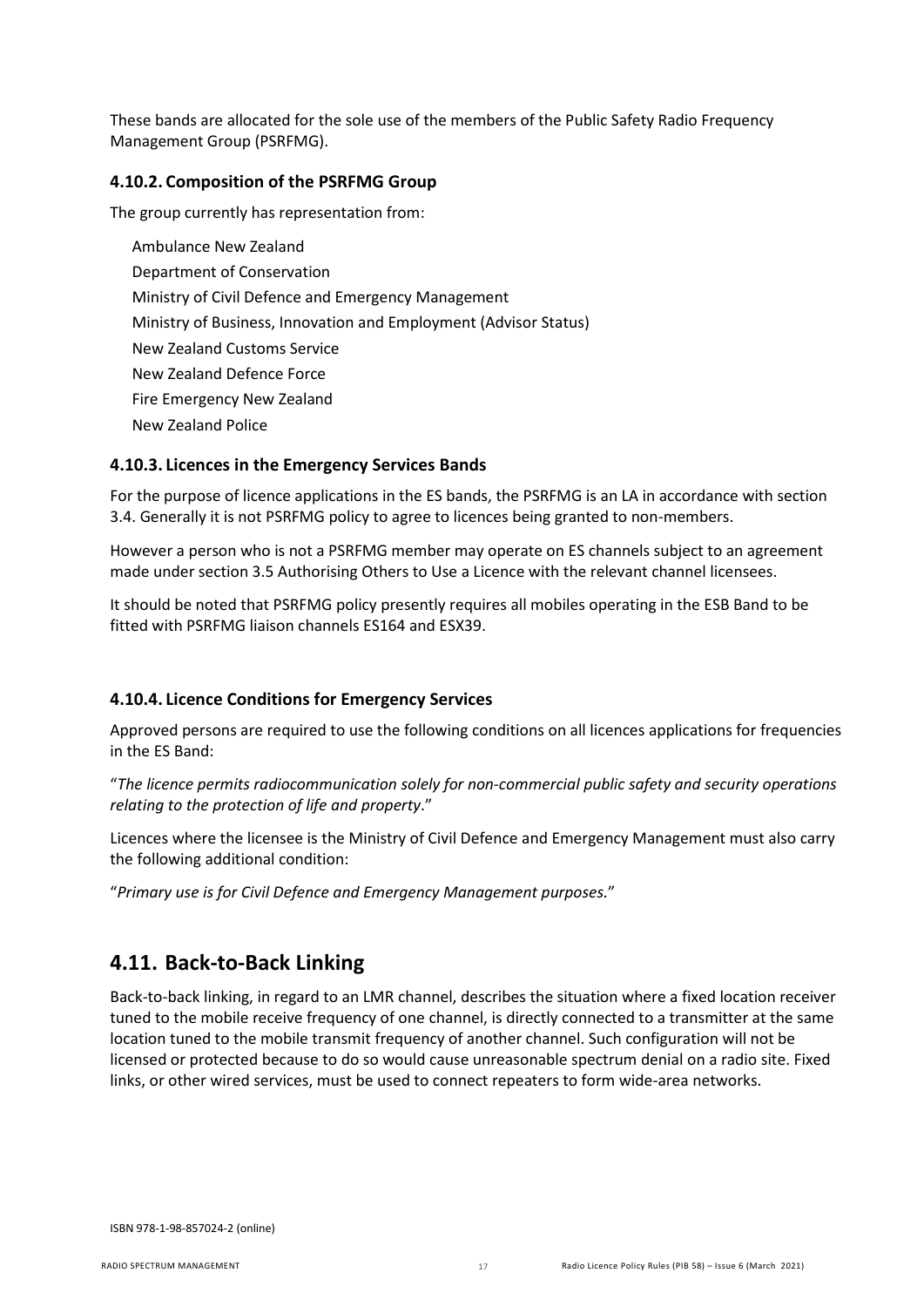## <span id="page-17-0"></span>**4.12. Land Mobile Repeaters**

LMR repeaters are fixed location installations that consist of a transmitter on one frequency of a twofrequency channel pair (known as the base transmit), and a receiver on the other frequency (known as the mobile transmit). Most repeaters are located at elevated locations to relay communications over a wide area between mobile transceivers (vehicles or portables) operating on the reverse frequencies of the repeater channel configuration. Mobile transceivers can also be connected to a mains power supply at a fixed location.

Land mobile repeaters are used in applications such as analogue voice communications, digital voice communications (in certain bands), data communications such as SCADA systems and other control systems.

### **4.12.1. Repeater Channels**

PIB 23 lists the bands and channels available for repeater licences. The base transmit frequency is the same as the mobile receive frequency, and the mobile transmit frequency is the same as the base receive frequency. The table below shows a typical example:

| <b>Base Transmit (TX)</b> |           | <b>Mobile Transmit (TX)</b> |           |  |
|---------------------------|-----------|-----------------------------|-----------|--|
| Channel                   | Frequency | Channel                     | Frequency |  |
| A20                       | 81.25 MHz | A20#                        | 85.21875  |  |

The mobile transmit frequency is identified by the # symbol.

### **4.12.2. Duplex Direction**

All LMR repeater installations must observe the correct transmit and receive configurations. Other configurations are neither permitted nor protected. In particular, no protection is given to receivers in the mobile transmit portion of the duplex band that are not at the repeater base station location stated on the licence.

### **4.12.3. Mobile Operating Area**

Mobiles are not licensed to operate outside the -95 dBm coverage contour of the licensed base station, because of the potential for interference to other licensed services in the band.

### **4.12.4. Linear Repeaters**

Under some circumstances linear repeaters may be licensed to provide coverage to relatively small areas within primary coverage service areas. Examples include where existing receive signal levels may be compromised by surrounding environmental factors, such as RF "shadowing" due to tall buildings physically blocking the base station's direct line of sight radio signal path.

From a spectrum management perspective, linear repeaters exhibit several potentially undesirable characteristics. They are liable to transmit other signals in addition to the intended signals being repeated. Linear repeaters may also suffer system overload from exposure to other signals in the neighbouring spectrum, and may generate unwanted intermodulation products. Linear repeaters also have the potential to become unstable if operated with an excessively high system gain and if the output to input coupling factor changes with time.

Given the constraints on system gain, linear repeaters operate with characteristically low margins. This necessitates significantly more stringent interference protection levels than other systems. Linear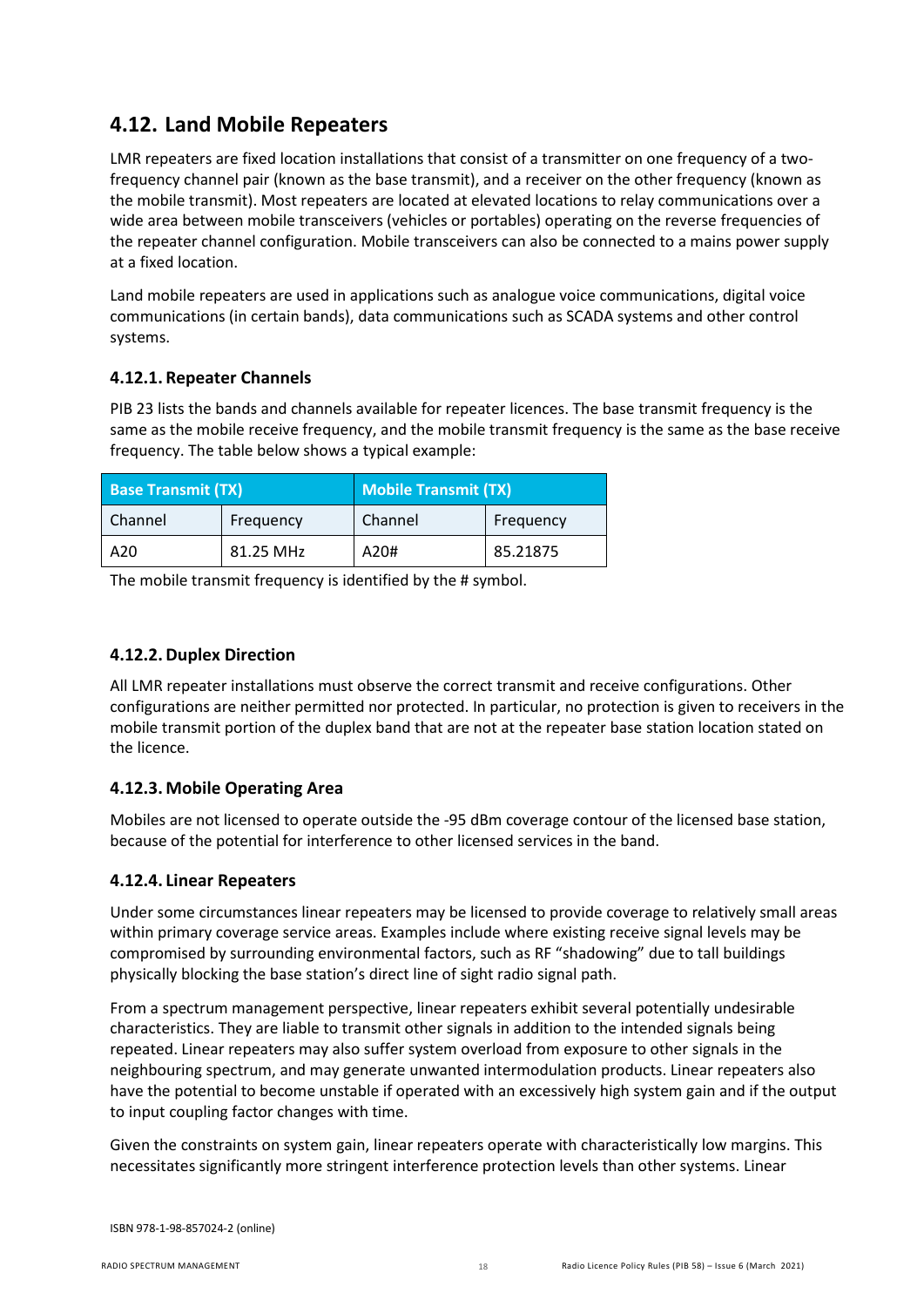repeaters must only be used to provide "in-fill" coverage and not to extend the primary coverage area of the land mobile service.

To avoid these problems linear repeaters to provide in-fill coverage must be located, engineered, and operated with caution.

## <span id="page-18-0"></span>**4.13. Simplex**

LMR Simplex refers to single frequency simplex (i.e. one way at a time) communication. It is usually bidirectional but may be unidirectional. At least one transceiver must be mobile, that is, not permanently operated at a fixed location (such as an office).

'VHF and UHF Mobile service bands in New Zealand' listed in (PIB 23) details the bands allocated for Land Mobile simplex use.

Simplex frequencies must not be used to provide 'point-to-point' / 'point-to-multipoint' Fixed Services or be located at fixed locations such as hilltops or where other radio services' (such as land mobile repeaters) operate.

A number of simplex channels in PIB 23 are restricted, meaning that these channels have been reserved for particular purposes and are not available other than for the specified purposes.

Mobile Service Bands in New Zealand (PIB 23)

### **4.13.1. Multiple Simplex Channels with Different Emission Designations**

Simplex services with different channel widths, and hence different emission designations, may be added to a single licence. For example, a 6.25 kHz channel can be on the same licence as a 12.5 kHz channel.

### **4.13.2. Multiple Simplex Channels with the Same Emission Designations**

Where an application uses simplex channels in a number of separate simplex bands, these may be amalgamated on one licence. Such VHF and UHF simplex bands include AX, ENX, EEX, CNX, DNX and FNX.

The maximum number of simplex channels permitted on a land mobile simplex licence is 50 channels.

### **4.13.3. Categories of simplex channels**

There are three categories of simplex channels:

- 1. Shared Simplex
- 2. Exclusive Simplex
- 3. Crane Control and Bush Winch Simplex

### **4.13.4. Shared Simplex**

Simplex channels that are designated 'General' in PIB 23 are shared simplex channels. These are the most common type of simplex, where channels are shared among multiple users with no interference protection from those other users sharing the channel.

Users of shared simplex can expect to experience some level of degradation at times from other users in the same area.

All shared simplex channels are to be licensed and used for voice transmissions. A limited amount of data is permitted in bursts of no more than three seconds duration, and no more frequently than five times per hour. For continuous data there are shared channels designated solely for data in PIB 23.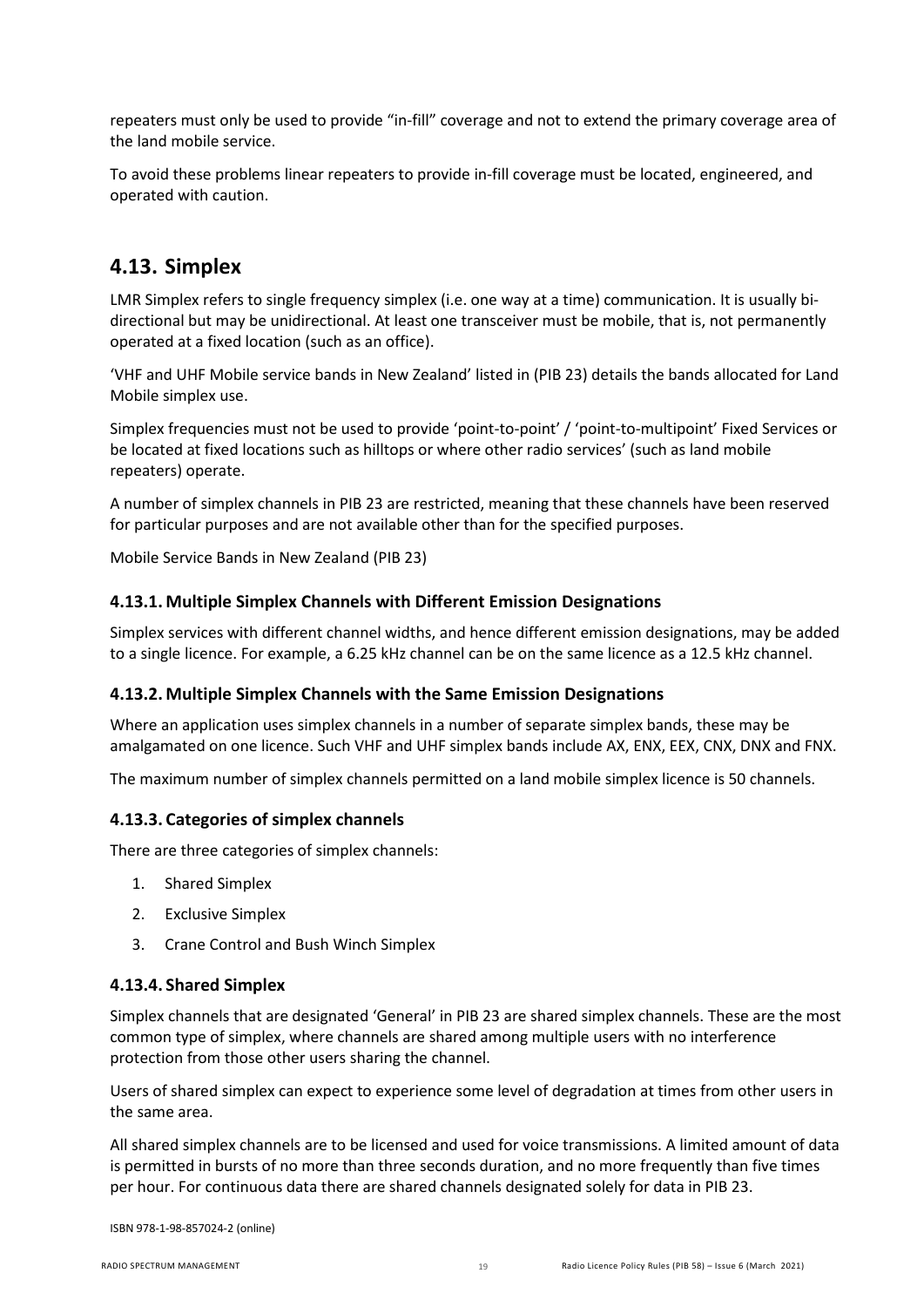A shared simplex licence may cover multiple channels at multiple locations using an unlimited number of mobile terminals (sets or transceivers). A shared simplex licence should only cover what is required by the licensee where the number of channels and areas / locations of operation and should not exceed reasonable needs. For example if the licensee will only require three channels in Auckland then the licence should not have more channels covering All New Zealand. Where the number of channels appears excessive, justification may be sought.

### **4.13.5. Exclusive Simplex**

Exclusive simplex channels are only available for Emergency Services administered by the PSRFMG and other government agencies. Examples are; Police, Fire, Ambulance, Defence, Customs, and the Ministry of Civil Defence and Emergency Management. The decision to allocate an exclusive simplex channel in a commercial (non ES) bands to Emergency Services will be on a case-by-case basis.

There are historic exclusive simplex assignments for organisations other than government agencies; however, these exclusive licences are no longer granted.

Exclusive simplex channels are only licensed on a single channel per licence basis.

### <span id="page-19-1"></span>**4.13.6. Crane Control and Bush Winch Simplex**

Channels and bands for Crane Control and Bush Winch services are designated in 'VHF and UHF Mobile service bands in New Zealand' listed in (PIB 23) and in the Register as restricted channels. Crane Control and Bush Winch licences have particular safety implications and need special care in selection and use.

Crane Control channels are reserved for cranes temporarily operating at discrete fixed locations - typically at construction sites.

Bush Winch channels are reserved for log hauling winches operating at discrete locations, or in defined forest areas.

All Crane Control and Bush Winch licences must be issued as Fixed Term licences with a specific location ('point' location for crane control. Bush Winch is either 'point' locations or a 'multiple points' location describing the forest area) and a specific expiry date. PIB 38 provides further details.

### **In the interests of safety, it is extremely important that Crane Control and Bush Winch licence records are accurate.**

The Approved Person should communicate these obligations to the licensee, together with instructions that they must re-apply if the location of the crane or winching operation is to be changed.

[Radio Licence Certification Rules \(PIB 38\)](https://www.rsm.govt.nz/online-services-resources/publications/pibs/38)

### <span id="page-19-0"></span>**4.14. Trunked Mobile Radio**

### **4.14.1. Spectrum Efficiency**

Trunked radio is a spectrally efficient land mobile system where a few channels can serve a large number of users. Trunked systems are controlled by central computing system that can dynamically allocate users a voice circuit when required.

The TD and TS bands are allocated solely to Trunked Mobile Radio.

To realise the spectrum efficiency in these bands, licences for a Trunked Mobile Radio system must, at each repeater location, have a minimum of: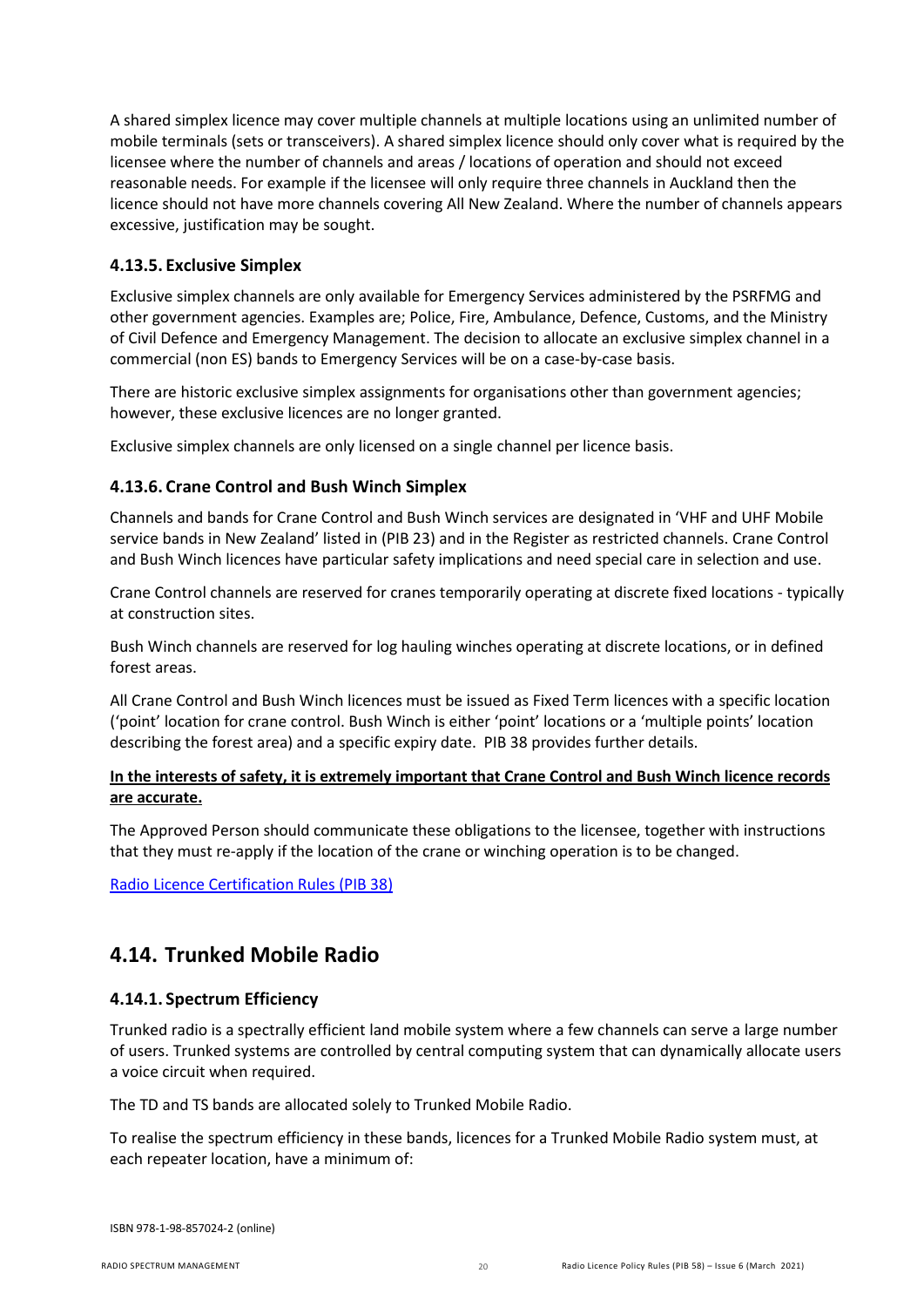- three analogue voice channels; or
- digital voice circuits equivalent to three analogue voice channels.

Two simplex bands are restricted for use associated with Trunked Mobile Radio bands:

- Licensing in the TDX Band is restricted to licence holders of a Trunked Mobile Radio system licensed in the TD Band.
- Licences in the TX Band are only available for an operator of a Trunked Mobile Radio system licensed in the TS Band or to users of that system.

### **4.14.2.Use of Frequency Assignment Block Plan**

Trunk mobile channels shall be assigned according to the block plan in PIB 23, unless there is a scarcity of channels. For the purposes of licensing, a scarcity of channels will be deemed to exist in an area when all blocks of channels have licences amounting to at least the minimum (three) number of circuits.

With the exception of areas where a scarcity of channels is deemed to exist under the above criteria, channels can generally be licensed in any area for any individual or organisation.

Every attempt should be made to assign new channels from blocks already used by a licensee in a given area.

Mobile Service Bands in New Zealand (PIB 23)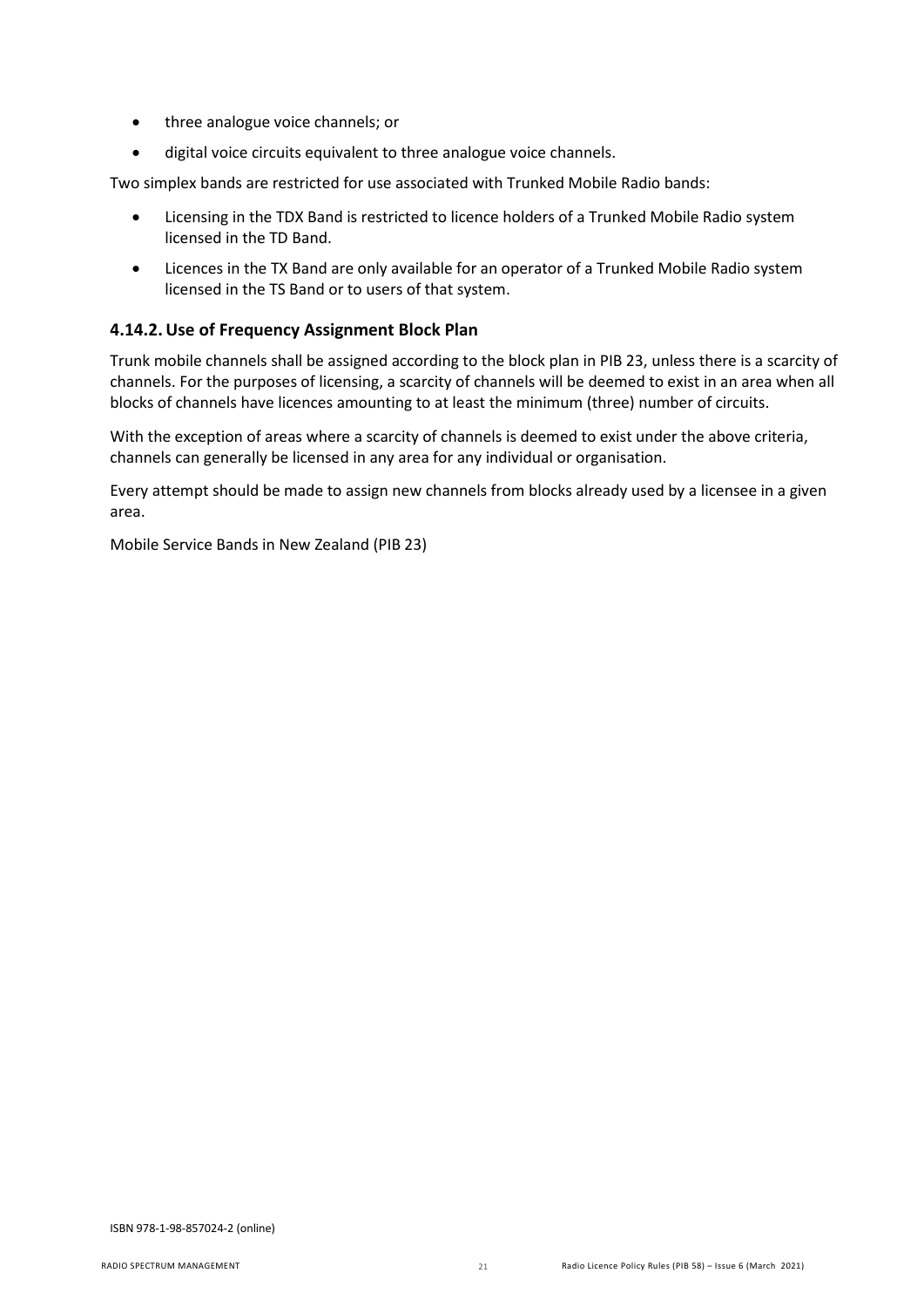## <span id="page-21-0"></span>**5. Fixed Service**

The Fixed Service (FS) is defined in the International Radio Regulations (IRR) as a "radiocommunication service between specified fixed points", and are commonly known as "fixed links". This covers a wide range of point-to-point and point-to-multipoint radiocommunication systems. The various bands and channels allocated to the Fixed Service are defined in Fixed Service Bands in New Zealand [\(PIB](http://www.rsm.govt.nz/online-services-resources/publications/pibs/22) 22).

Fixed Service bands above 1 GHz in New Zealand conform closely to ITU-R Recommendations for channel plans and other technical parameters. These are identified in Radio Licence Certification Rules [\(PIB](http://www.rsm.govt.nz/online-services-resources/publications/pibs/38) 38), Table 9, 'Fixed service frequency bands and antenna requirements' for Fixed Services. This table also specifies restrictions on usage of particular bands.

Links in the Fixed Service must be engineered to achieve efficient spectrum re-use. Consequently, licences for fixed links must contain detailed parameters of the system so that subsequent licences can be engineered to achieve this efficient re-use of spectrum.

[Fixed service bands in New Zealand \(PIB 22\)](https://www.rsm.govt.nz/online-services-resources/publications/pibs/22)

[Radio Licence Certification Rules \(PIB 38\)](https://www.rsm.govt.nz/online-services-resources/publications/pibs/38)

### <span id="page-21-1"></span>**5.1. Common Rules**

All ends of FS links must be at the fixed geographical locations stated on the licence.

One licence is required for each transmitter. For example, a bi-directional link requires two licences, one for each transmit end. Similarly, each frequency requires a separate licence. The use of both polarisations on a channel is covered by a single licence.

Bands cannot be split. Each bi-directional link must use the corresponding pair of channels (n and n#) from the channel plan for the band, as described in PIB 22.

The Fixed Service bands are mostly available only for point-to-point use. Point-to-multipoint use is only permitted as defined in PIB 38.

Certain Fixed Service bands are restricted solely to frequency diversity protected "n + 1 bearer" systems, as defined in PIB 38.

## <span id="page-21-2"></span>**5.2. Studio to Transmitter Links**

Some bands with wideband channels, typically >50 kHz, and bands in the 400 MHz and 800 – 900 MHz frequency bands are reserved for unidirectional Studio to Transmitter Links (STLs) carrying sound broadcast programming. PIB 22 details these bands and channels.

In all cases the following rules apply:

- 1. At least one terminal (end) of an STL licence must have either the transmitter located at the broadcasting studio or the receiver located at a sound broadcasting transmission site.
- 2. A sound broadcasting site is considered to be an STL 'receive site' for the purpose of section 2.3.3 Onsite Compatibility in PIB 38. STL transmitters shall not normally be located at sound broadcasting sites unless written agreements can be made with current site users or the site manager in accordance with PIB 38.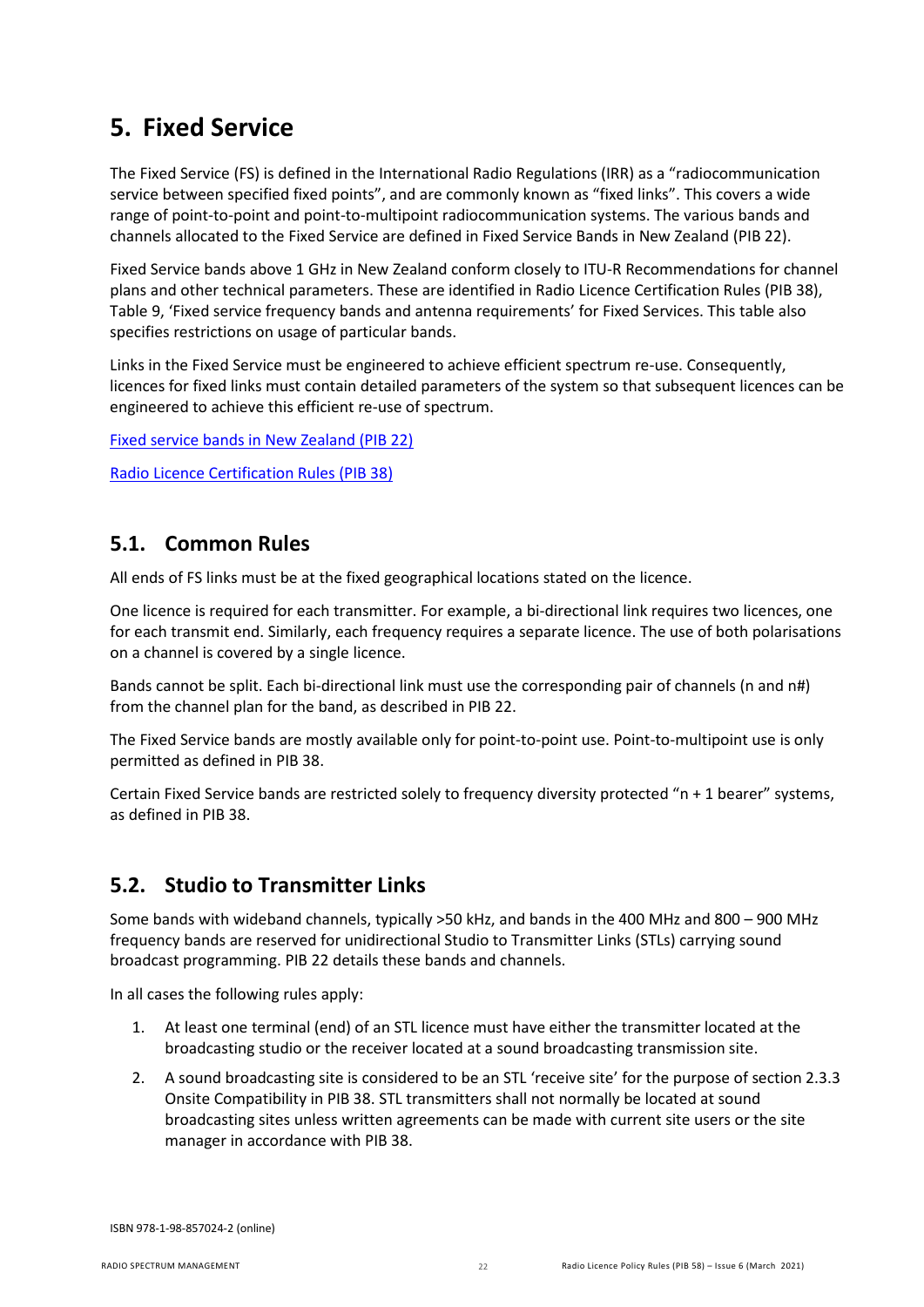- 3. An STL transmitter in the KL band (841 851 MHz) must not be located at an FM sound broadcasting transmitter site.
- [4](#page-22-0). In a Defined Metropolitan Area (DMA) $<sup>4</sup>$ , STL links of more than one hop must be justified with the</sup> justification uploaded against the licence or application in the Register. A one hop STL is where the transmitter is located at the broadcasting studio and the receiver is located at the sound broadcasting transmission site, with no intermediate links.
- 5. No new dual Monophonic services shall be licenced. All dual Monophonic services which are in operation shall be allowed to continue. No dual Monophonic services shall be moved, repurposed or otherwise redeployed either at an existing location or a new location.

### **5.2.1. STL band: 400 MHz**

The 400 MHz bands available for STL use have a limited number of channels and channel bandwidths. Hence, the bands 800 / 900 MHz are preferred for STLs.

The 400 MHz STL bands listed in PIB 22 are restricted for use for fixed links serving:

- AM broadcast sites; or
- Mono FM broadcast sites, and must only be used over difficult or obstructed paths.

Furthermore new services in the I STL band are restricted to a minimum path length of 5 km.

### **5.2.2. STL bands: 841 - 851 MHz, 915 – 921 MHz and 928 - 935 MHz**

The channel plans can be found in PIB 22

The 841 – 845 MHz portion of the band has specific licence certification rules as outlined in PIB 38 because of its close proximity to adjacent cellular services.

The 915 – 921 MHz band previously used for STLs is now fully opened to Short Range Devices (SRDs). Consequently no new STL licences will be granted in this band and existing STL licensees no longer have protection from interference.

Licensees in the 915 – 921 MHz band will therefore need to assess if their STL is in a location that is likely to be at risk of interference from SRDs. If so, they may wish to either obtain a licence in a different STL band, or use a different technology to distribute their programme from the studio to the broadcast transmitter (e.g. leased lines, digital microwave radio, satellite linking).

Amendments to existing STL licences may be made but must be approved by RSM on a case-by-case basis. An example of an acceptable amendment is when a studio is being relocated to another building.

The 928 – 929 MHz band is now open for licencing in additional to the previously available 929 – 935 MHz band.

[Fixed service bands in New Zealand \(PIB 22\)](https://www.rsm.govt.nz/online-services-resources/publications/pibs/22)

[Radio Licence Certification Rules \(PIB 38\)](https://www.rsm.govt.nz/online-services-resources/publications/pibs/38)

<span id="page-22-0"></span> <sup>4</sup> DMAs are defined in PIB 38, Appendix B, table 21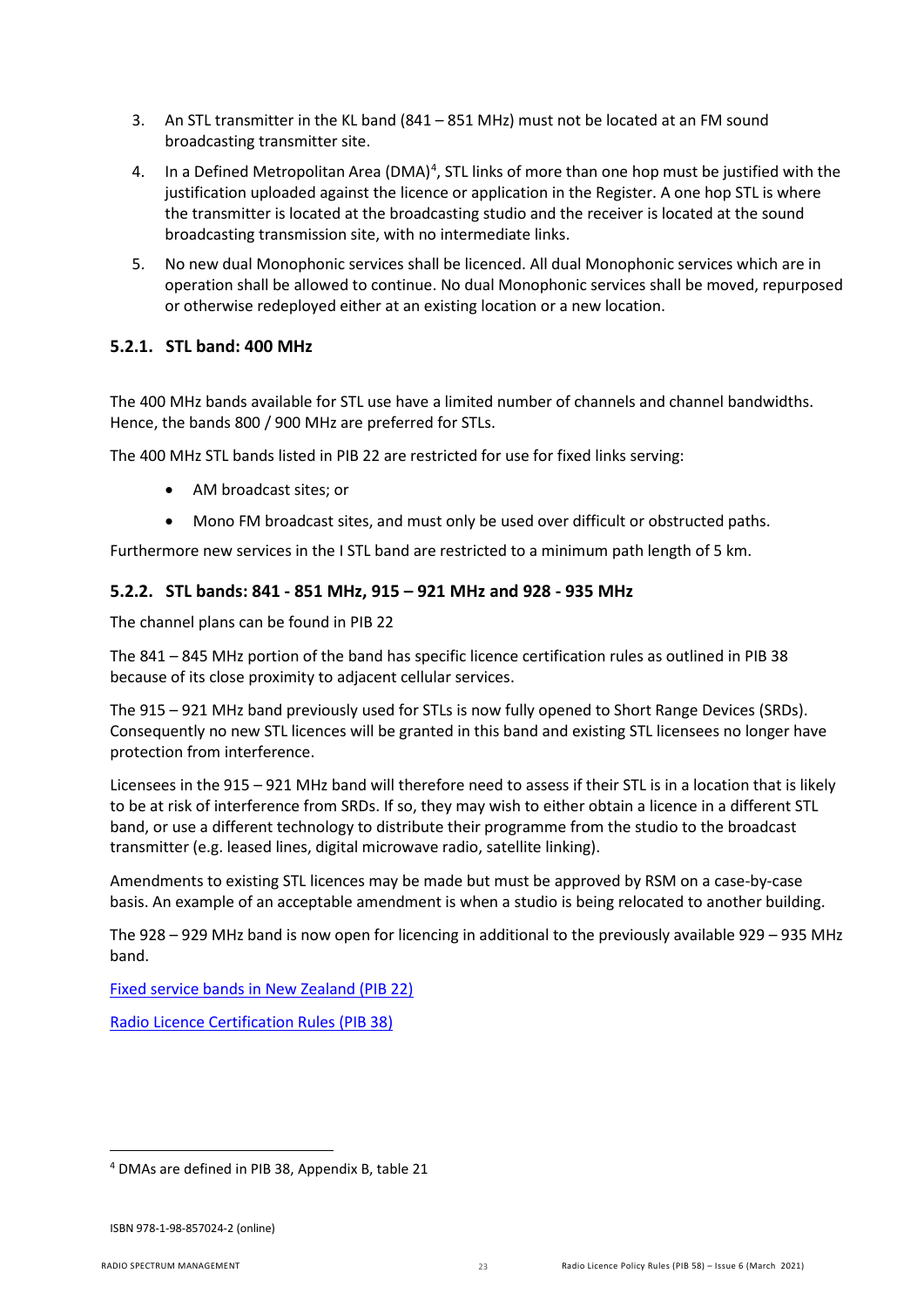## <span id="page-23-0"></span>**5.3. Telemetry and Telecommand**

Telemetry and Telecommand are a group of channels and frequency bands listed in PIB 23 and are denoted with the channel label TT. Telemetry and Telecommand channels are shared. Users of Telemetry and Telecommand may expect some level of degradation of service. The use of coded squelch or unique digital addressing is recommended.

Telemetry and Telecommand frequencies are only available for specific locations; however, usage within the premises and grounds of such locations for example a factory or industrial facility is permitted.

Telemetry and Telecommand frequencies are not available for "Area Locations".

## <span id="page-23-1"></span>**5.4. EE Band**

Plans for 12.5 kHz and 25 kHz channels in the Fixed Service portion of EE band are specified in PIB 22. The EE band plan includes two blocks of paired channels within the range of 162.2 - 170.31 MHz. There are only a small number of channels available for Fixed Services in this frequency range, so this band is reserved for applications involving high data rate digital services over relatively obstructed paths. High gain antennas should be used to help maximize re-use of the channels.

Licences may only be assigned with 25 kHz channels for high efficiency digital services using at least a 16 state modulation scheme, such as 16 QAM or equivalent. Single-channel voice or single-low-rate digital transmissions must be assigned 12.5 kHz EE band channels.

## <span id="page-23-2"></span>**5.5. LL Band**

The LL band (1427.0 - 1429.5 and 1522.0 - 1525.0 MHz) is only available for high efficiency digital pointto-point links. Only point-to-point operations are permitted in this band.

As there are only a small number of channels available, especially when 250 kHz channels are used, all possible steps must be taken to ensure maximum reusability of the channels.

To achieve maximum efficiency of spectrum use, operation in the band is restricted to high efficiency digital links using at least 16-state modulation methods such as 16-QAM. Minimum antenna performance constraints apply in order to mitigate potential interference, as identified in Table 9 of PIB 38.

## <span id="page-23-3"></span>**5.6. 5 GHz Band**

The 5 GHz Band (4.4 - 5.0 GHz) is designed to be used for high capacity medium to long haul radio relay systems.

This band is only available for n+1 frequency diversity protected systems carrying high capacity data at, or equivalent to, Synchronous Transport Module Level 1 (STM1) rates per bearer.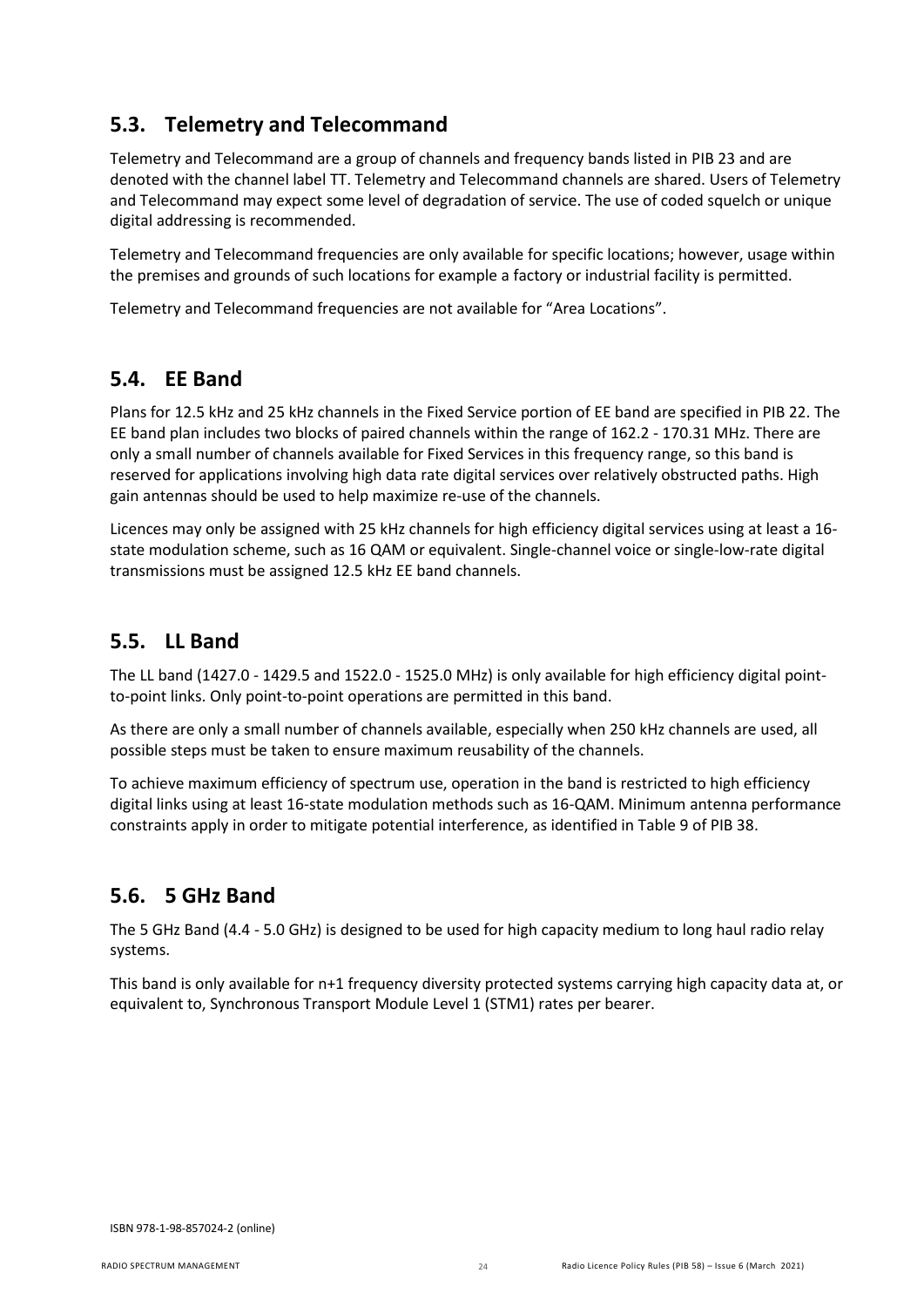### <span id="page-24-0"></span>**5.7. 18 GHz Band**

### **5.7.1. Co-primary allocations**

Because the 18 GHz Fixed Service band (17.7 - 19.7 GHz), is partly shared with satellite services the following rules must be observed.

#### (1) **Channels available to the Fixed Service in the 18 GHz band**

Channels defined in [Table 5](#page-24-1) as '(1) Channels available for the Fixed Service' have no restrictions as these channels avoid the satellite band: 18.8 - 19.3 GHz.

### (2) **Restricted channels in the 18 GHz band**

Where an Approved Person's analysis has shown that a Fixed Service licence cannot be accommodated in channels in column (1) of the following table, the restricted channels in the 19.05 - 19.3 GHz spectrum may be used. These restricted channels are shown i[n Table 5](#page-24-1) as '(2) Channels restricted for the Fixed Service.'

#### (3) **Channels unavailable to the Fixed Service in the 18 GHz band**

There will be no further licences to the Fixed Service in the 18.8 - 19.05 GHz spectrum. These channels are shown in [Table 5](#page-24-1) as '(3) Channels unavailable to the Fixed Service.'

| <b>Channel size</b> | (1) Channels available for               | (2) Channels restricted for | (3) Channels unavailable |
|---------------------|------------------------------------------|-----------------------------|--------------------------|
| (MHz)               | the Fixed Service                        | the Fixed Service           | to the Fixed Service     |
| 110                 | 18G6A - 18G8A &                          | 18G4A - 18G5A &             | 18G1A - 18G3A &          |
|                     | 18G6A# - 18G8A#                          | 18G4A# - 18G5A#             | 18G1A# - 18G3A#          |
| 55                  | 18G6B2 - 18G8B2 &                        | 18G4B1 - 18G6B1 &           | 18G1B1 - 18G3B2 &        |
|                     | 18G6B2# - 18G8B2#                        | 18G4B1# - 18G6B1#           | 18G1B1# - 18G3B2#        |
| 27.5                | 18G6C2 - 18G8C4 &                        | 18G4C1 - 18G6C1 &           | 18G1C1 - 18G3C4 &        |
|                     | 18G6C2# - 18G8C4#                        | 18G4C1# - 18G6C1#           | 18G1C1# - 18G3C4#        |
| $\overline{7}$      | 18G6D4 - 18G6D12 &<br>18G6D4# - 18G6D12# | nil                         | nil                      |
| 3.5                 | 18G6E1-18G6E7&<br>$18G6E1# - 18G6E7#$    | nil                         | nil                      |

#### <span id="page-24-1"></span>**Table 5 – Channel availability in the 18 GHz band**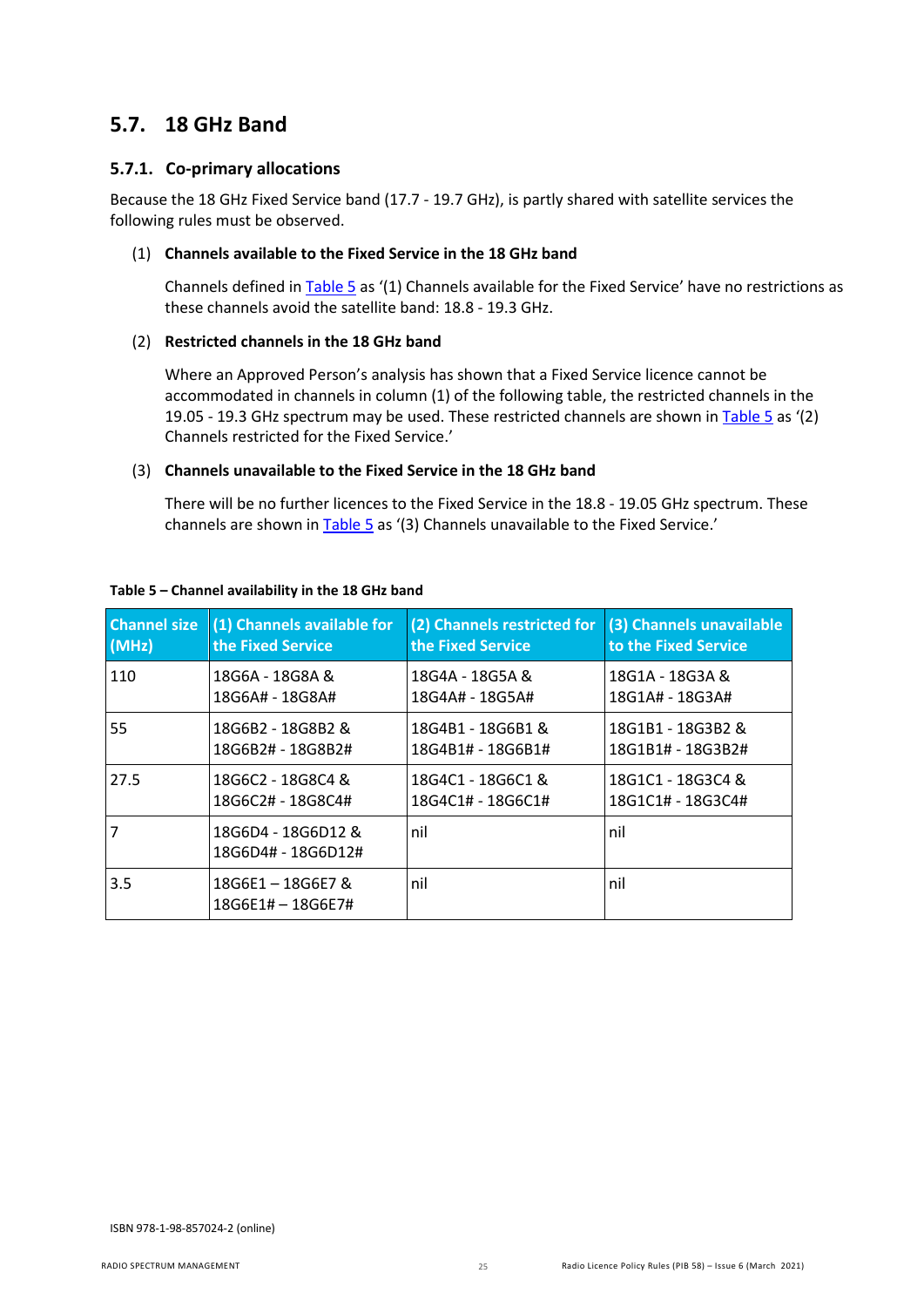## <span id="page-25-0"></span>**5.8. Protection of the Geostationary Orbit (GSO)**

The Table of Radio Spectrum Usage in New Zealand' [\(PIB](http://www.rsm.govt.nz/online-services-resources/publications/pibs/21) 21) identifies bands allocated by the ITU-R to both the Fixed Service (FS) and other services on a co-primary basis. These other services include satellite services, such as the Fixed Satellite Service (FSS), the Broadcast Satellite Service (BSS) and the Mobile Satellite Service (MSS). PIB 21 also identifies the services with primary allocations specifically applying in New Zealand. Where the bands with FS allocations in New Zealand coincide with international FSS (Earthto-space), BSS feeder link or MSS (Earth-to-space) uplink allocations, fixed links in New Zealand must not cause interference to the satellite uplinks.

PIB 38 sets out the restrictions and methodology for Approved Persons analysing the potential interference to the satellite services. Generally, the EIRP limits on fixed service applicable for various separation angles and frequency ranges are set out in Article 21 of the IRR. It is noted that the applicability of Table 21-2 of Article 21 is limited to those frequency ranges where the corresponding satellite services are consistent with the New Zealand allocation as contained in PIB 21.

[Table of Radio Spectrum Usage in New Zealand \(PIB 21\)](https://www.rsm.govt.nz/online-services-resources/publications/pibs/21)

[Radio Licence Certification Rules \(PIB 38\)](https://www.rsm.govt.nz/online-services-resources/publications/pibs/38)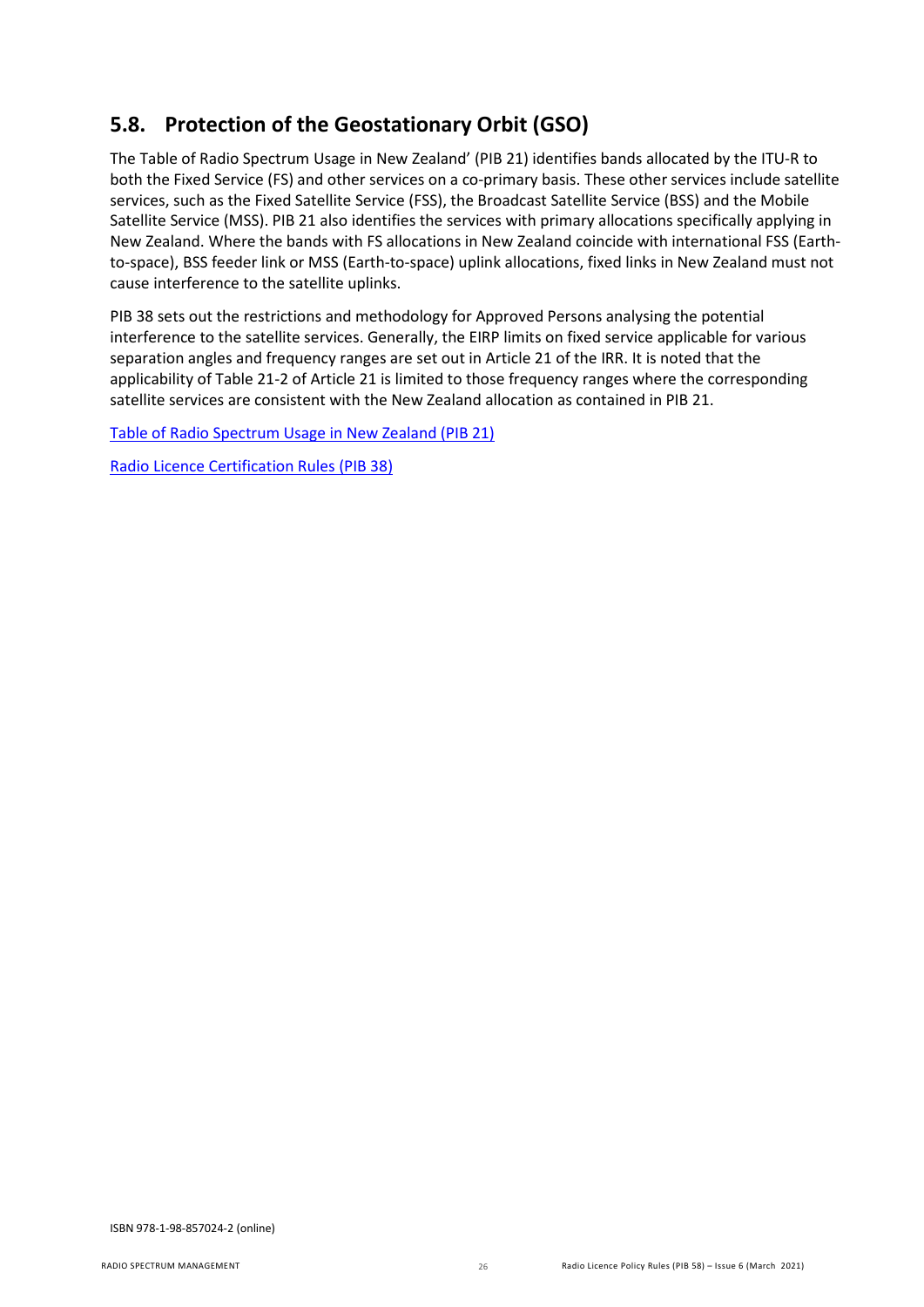## <span id="page-26-0"></span>**6. Satellite Services**

In relation to space radiocommunication services, the following terms shall have the meanings as defined in the IRR and relevant ITU-R Recommendations:

- Amateur-satellite service (AmSS)
- Broadcasting-satellite service (BSS)
- Earth exploration-satellite service (EESS)
- Fixed-satellite service (FSS)
- Inter-satellite service (ISS)
- Meteorological-satellite service (MetSS)
- Mobile-satellite service (MSS), including aeronautical/maritime mobile-satellite services (AMSS / MMSS)
- Radio astronomy service (RAS)
- Radiodetermination-satellite service (RDSS)
- Radiolocation-satellite service (RLSS)
- Radionavigation-satellite service (RNSS), including aeronautical/maritime radionavigation-satellite services (ARNS / MRNS)
- Space operation service (SOS)
- Space research service (SRS)
- Standard frequency and time signal-satellite service (SFTSS)

This section addresses the licensing of satellite services within frequency ranges that are allocated in New Zealand to respective services as contained in PIB 21.The section should be read in conjunction with RSM [PIB 60 Operational Satellite Policy.](https://www.rsm.govt.nz/about/publications/pibs/pib-60/)

### <span id="page-26-1"></span>**6.1. Shared Bands**

Where the Table of Radio Spectrum Usage in New Zealand (PIB 21) indicates that a satellite service has a co-primary allocation with other services in New Zealand; the satellite service must be co-ordinated with those terrestrial services.

[Table of Radio Spectrum Usage in New Zealand \(PIB 21\)](https://www.rsm.govt.nz/online-services-resources/publications/pibs/21)

## <span id="page-26-2"></span>**6.2. How Satellite Services are Licensed**

### **6.2.1. Satellite Downlink Notification with ITU-R**

Because the satellites themselves are outside the New Zealand territory, satellite emissions are not licensed; however, the space sector portion of satellite services must still be registered with the ITU-R. RSM manages this process on behalf of the applicant.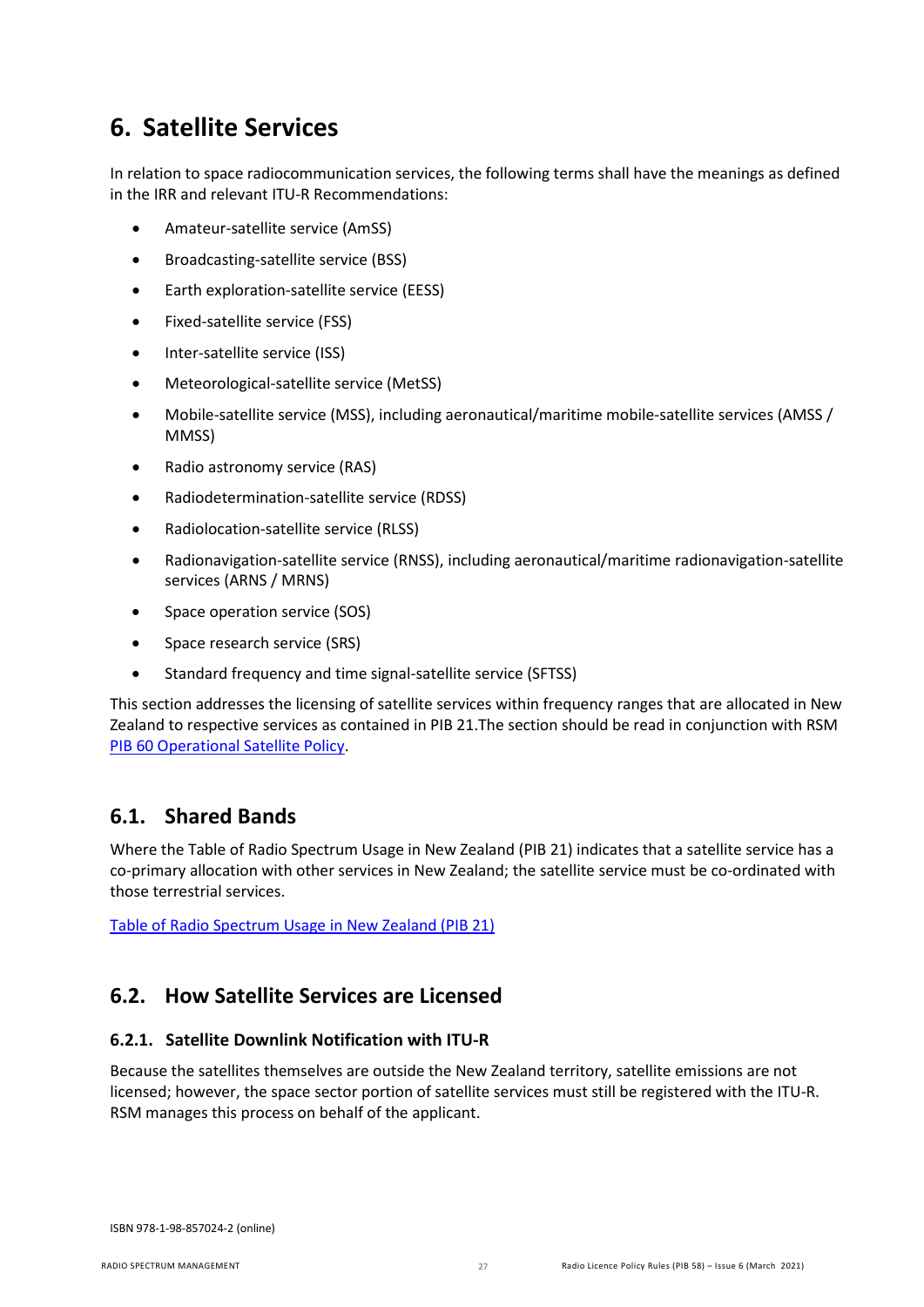### **6.2.2. Licences for the Terrestrial Portion of the Satellite Service**

Except as provided for under the following General User Radio Licences (GURL's), all earth stations transmitting uplink signals (Earth-to-space direction) to any associated satellites must be individually licensed:

- [General User Radio Licence for Satellite Services](https://www.rsm.govt.nz/about-rsm/spectrum-policy/gazette/gurl/satellite-services) permits specific frequency ranges for satellite uplink transmission from portable/transportable earth stations, earth stations on-board land vehicles, Very Small Aperture Terminals (VSAT) and handheld mobile-satellite terminals;
- [General User Radio Licence for Aeronautical Purposes](https://www.rsm.govt.nz/about-rsm/spectrum-policy/gazette/gurl/aeronautical-purposes) permits specific frequency ranges for satellite uplink transmission from earth stations on-board aircraft;
- [General User Radio Licence for Maritime Purposes](https://www.rsm.govt.nz/about-rsm/spectrum-policy/gazette/gurl/maritime-purposes) permits specific frequency ranges for satellite uplink transmission from earth stations on-board vessels.

All satellite-related licences should contain the details of the corresponding satellite system, and its onboard space station, by including the name of the space station (and its orbital position if it is a geostationary satellite, for example 'NZLSAT-158E') that the earth station is communicating with. The licence should also record the associated ITU unique identifier<sup>[5](#page-27-0)</sup> of the respective satellite filing notices (known as ITU Notice ID labelled as 'ITU Notice ID xxxxxxxxxxx') under the field 'Location Text'.

'Receive protection' licences may be appropriate in some circumstances to protect fixed ground station location of the satellite receivers.

### **6.2.3. Criteria for licensing terrestrial transmitters in Satellite Services bands**

- Equipment which is approved by satellite service providers for use with their satellite systems is able to be licensed in New Zealand.
- The off-axis EIRP density shall comply with the most recent edition of ITU-R S.524, or the satellite operator's requirements, whichever is more stringent.
- The operation of the terrestrial component of a satellite service must comply with ITU-R recommendations.

### **Coordinating Satellite Services in the 18.8 – 19.3 GHz band**

PIB 21 defines a primary allocation in New Zealand for the FSS space-to-Earth (FSS (s-E)) for the band 18.8 – 19.3 GHz.

The preferred portion of the Ka band for FSS downlink in New Zealand is 18.8 - 19.05 GHz, which supports bandwidths of 250 MHz.

If any satellite service provider requires access outside 18.8 - 19.05 GHz, then coordination will be required with Fixed Services operating in the band 19.05 - 19.3 GHz.

### **6.2.4. Fixed Service and Space Service Sharing**

There are a number of frequency bands that are shared, by international allocation, on a co-primary basis between the Space Service and the Fixed Service (FS). Sharing analysis must be carefully undertaken to avoid interference.

[Table 6](#page-28-0) shows the principle shared bands.

 $\overline{\phantom{a}}$ 

<span id="page-27-0"></span> $5$  For satellite network already being brought into use, the corresponding ITU unique identifier of the respective satellite filing notices can be found in: http://www.itu.int/net/ITU-R/space/snl/listinuse/index.asp; whereas, for other satellite networks still within the regulatory timeframe subject to filing/coordination/notification process, they can be found in: http://www.itu.int/ITU-R/space/snl/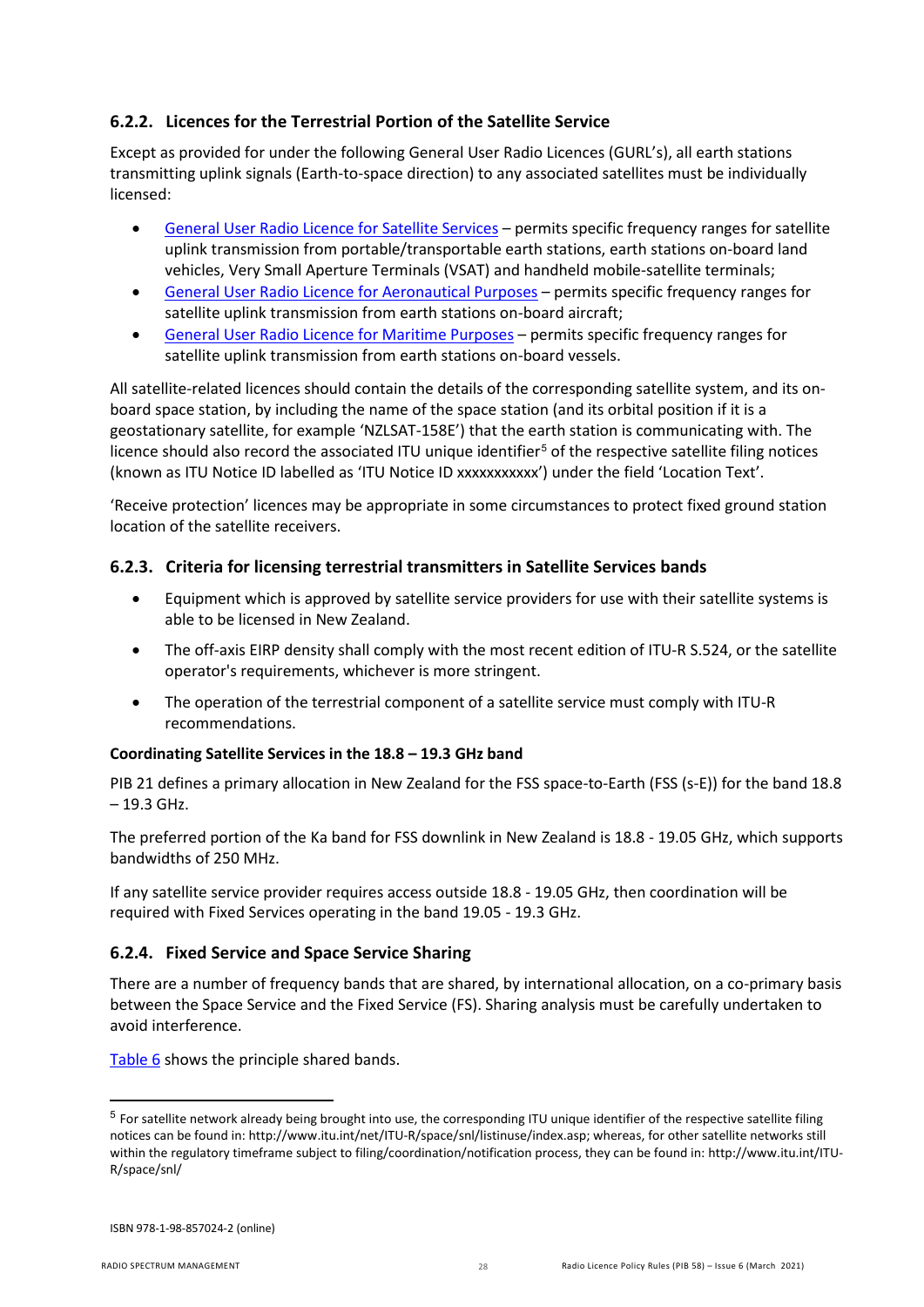<span id="page-28-0"></span>

| Table 6 - Frequency bands used for Space Services |  |  |  |
|---------------------------------------------------|--|--|--|
|---------------------------------------------------|--|--|--|

| <b>Satellite Band</b> | <b>Frequency range</b>               | <b>Affected Fixed Service</b><br><b>bands</b> | <b>Conditions</b>                                                        |
|-----------------------|--------------------------------------|-----------------------------------------------|--------------------------------------------------------------------------|
| S                     | 2025-2110 MHz                        | 2 025-2 110 MHz                               | Coordination Requirement in PIB<br>38 Section 6.6.3                      |
|                       | Standard C uplink $ 5925 - 6425$ MHz | 6 GHz band                                    | C band available for FSS uplink but<br>must be coordinated with FS       |
| Ka downlink           | 17.7 - 19.7 GHz                      | 18 GHz band                                   | Ka band available for FSS<br>downlink but must be coordinated<br>with FS |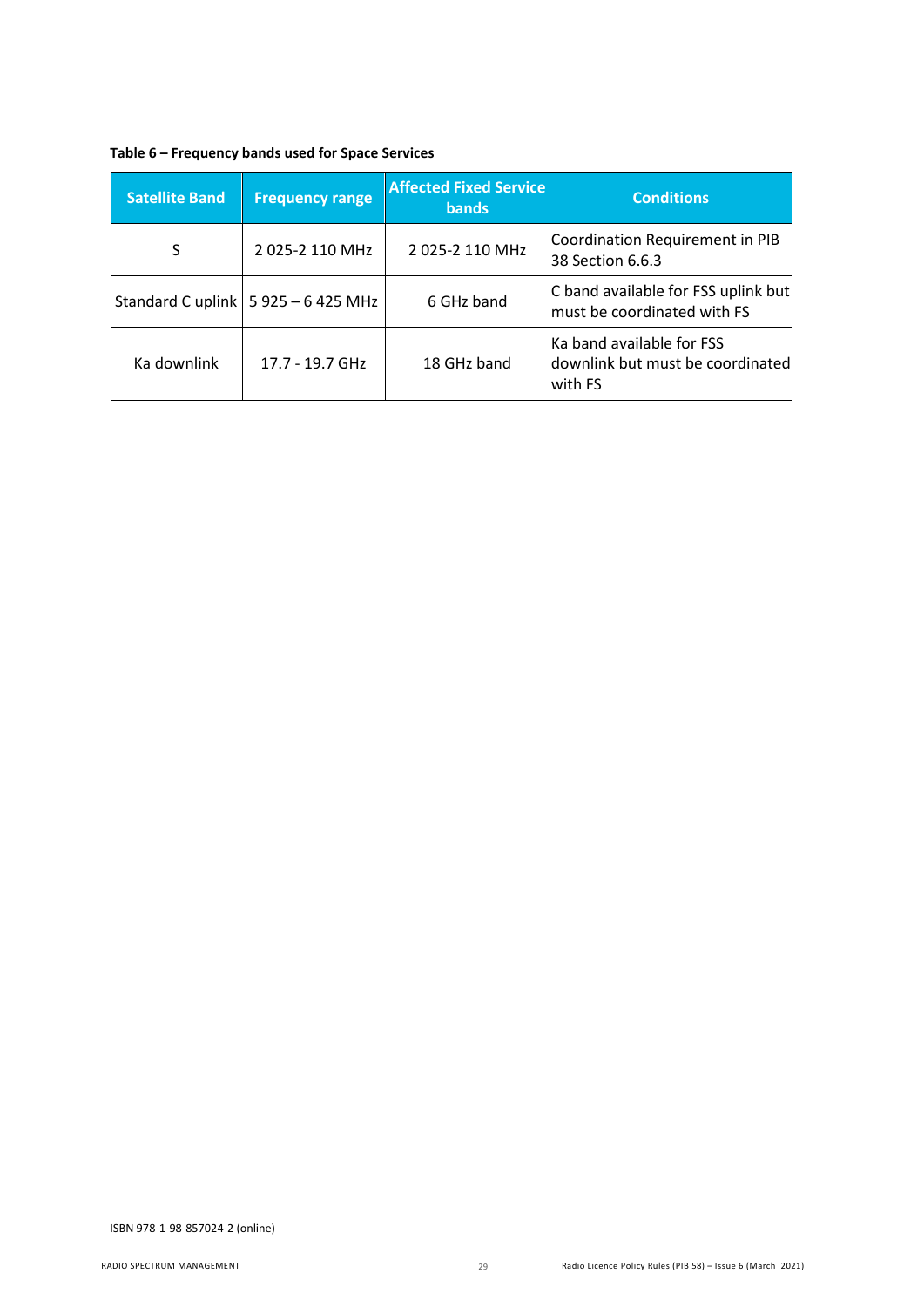## <span id="page-29-0"></span>**7. Aeronautical Service**

The aeronautical service is a radio service relating to the operation of aeronautical communications. These Radio Licence Policy Rules, the IRR and The international Civil Aviation Organisation (ICAO) Annex 10 guide the operational policy rules for Aeronautical licences.

All applications for Aeronautical Service licences require LA approval recommendation from the Civil Aviation Authority (CAA).

Civil Aviation Authority requirements and current frequency use for Aeronautical Navigation and Route VHF/HF, and related CAA Aeronautical Information Publications can be found on their website [www.aip.net.nz.](http://www.aip.net.nz/)

Aircraft and aeronautical mobile stations are covered by the General User Radio Licence for Aeronautical Purposes (GURL-AP). Aeronautical base and repeater station licences require appropriate licences.

Table 7 outlines aeronautical services that are available in New Zealand.

**Table 7 – Aeronautical Services in New Zealand**

| <b>Service</b>                             |                                                                                                          | <b>Purpose</b>                                                                                            | <b>Station</b>                                                              | <b>References</b>       |
|--------------------------------------------|----------------------------------------------------------------------------------------------------------|-----------------------------------------------------------------------------------------------------------|-----------------------------------------------------------------------------|-------------------------|
| <b>Aeronautical Mobile</b><br>Aeronautical | Mobile (Route)                                                                                           | For<br>communications                                                                                     | Aircraft                                                                    | GURL-AP,<br>Section 7.2 |
|                                            | relating to safety<br>and regularity of<br>flight, primarily<br>along national or<br>international civil | Land<br>portable<br>handheld<br>etc.                                                                      | GURL-AP,<br>Section 7.3                                                     |                         |
| air routes.                                | Aeronautical<br>Land (Route)                                                                             | Section 7.3                                                                                               |                                                                             |                         |
|                                            |                                                                                                          |                                                                                                           | Aeronautical<br>Repeaters                                                   | Section 7.5             |
|                                            | For<br>Aeronautical<br>Mobile (Off<br>communications,                                                    | Aircraft                                                                                                  | GURL-AP,<br>Section 7.2                                                     |                         |
| Route)                                     | including those<br>relating to flight<br>coordination,<br>primarily outside<br>national or               | Land<br>portable<br>handheld<br>etc.                                                                      | GURL-AP,<br>Section 7.4                                                     |                         |
|                                            |                                                                                                          | international civil<br>air routes.                                                                        | Aeronautical<br>Mobile (Off<br>Route)                                       | Section 7.4             |
|                                            |                                                                                                          |                                                                                                           | Aeronautical<br>Repeaters                                                   | Section 7.5             |
| Radiodetermination                         | Aeronautical<br>Radionavigation                                                                          | A radionavigation<br>service intended<br>for the benefit<br>and for the safe<br>operation of<br>aircraft. | Aircraft                                                                    | <b>GURL-AP</b>          |
|                                            |                                                                                                          |                                                                                                           | Radio<br>Beacons,<br>NDB, ILS,<br>VOR, DVOR,<br><b>TACAN</b> and<br>VORTAC, | Section 7.6.2           |

ISBN 978-1-98-857024-2 (online)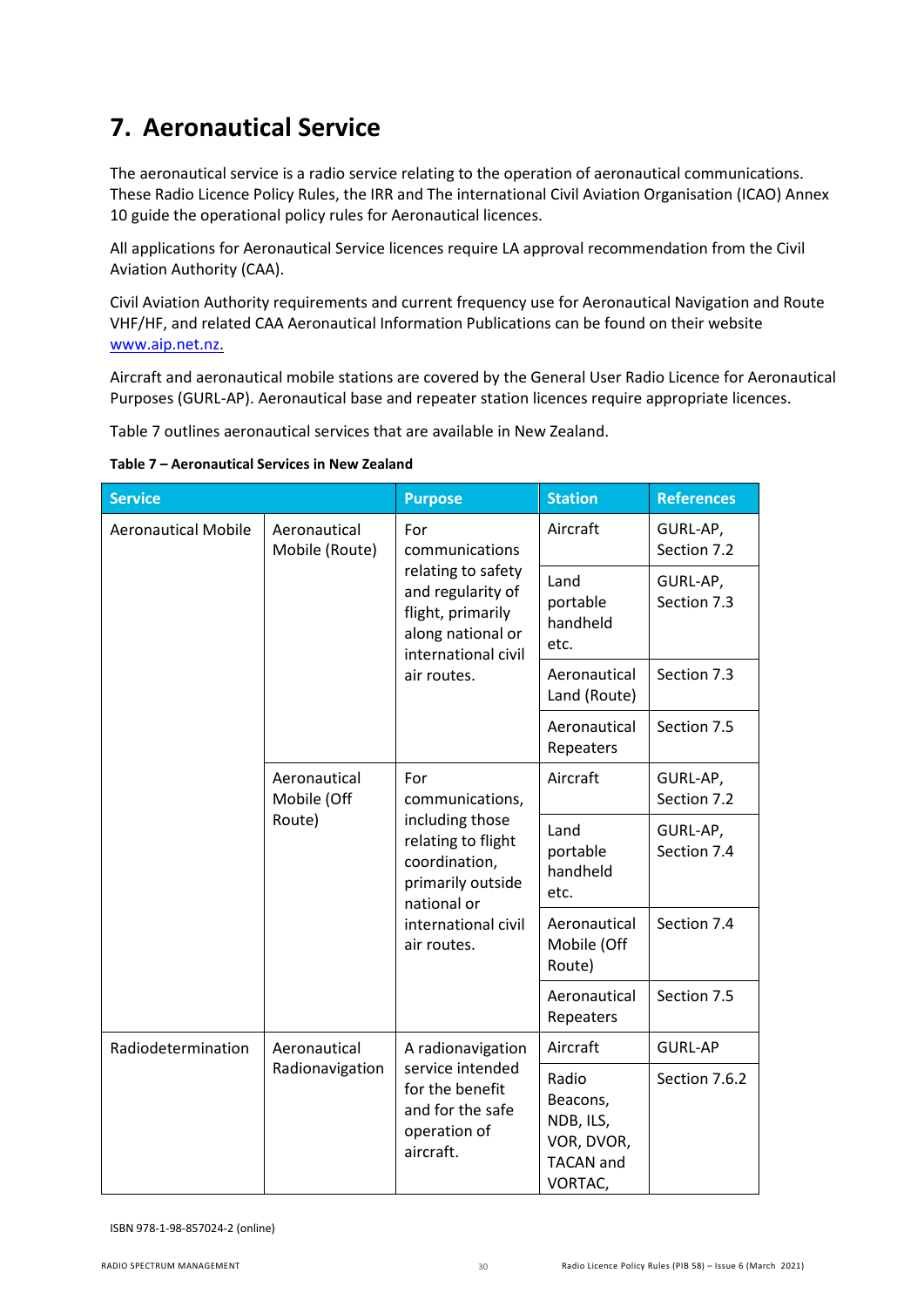| <b>Service</b> |                                                                  | <b>Purpose</b>           | <b>Station</b> | <b>References</b> |
|----------------|------------------------------------------------------------------|--------------------------|----------------|-------------------|
|                |                                                                  |                          | DME.           |                   |
|                | Radiolocation                                                    | A radio-                 | Aircraft       | <b>GURL-AP</b>    |
|                | determination<br>service for the<br>purpose of<br>radiolocation. | RADAR, PSR<br><b>SSR</b> | Section 7.6.1  |                   |

### **Channelling and designated use**

The frequency bands and channels designated for aeronautical use are contained in, PIB 21, PIB 23, GURL-AP, IRR 2016 and ICAO Annex 10.

### <span id="page-30-0"></span>**7.1. Operator Certificates and Callsigns**

Refer t[o Radio Operator Certificate and Call Sign Rules \(PIB 46\)](http://www.rsm.govt.nz/online-services-resources/publications/pibs/46), further information on the requirements is also available on the RSM website.

[Radio Operator Certificate and Call Sign Rules \(PIB 46\)](http://www.rsm.govt.nz/online-services-resources/publications/pibs/46)

### <span id="page-30-1"></span>**7.2. Aircraft Licence**

Aircraft do not normally require individual licensing as they are covered by the General User Radio Licence for Aeronautical Purposes (GURL-AP). However, should an Aircraft licence be required for presentation to overseas authorities, users may apply for an individual licence (fees apply).

Identification codes or a callsign in the ZK series, are obtainable from the CAA.

### <span id="page-30-2"></span>**7.3. Aeronautical Route**

Route frequencies are reserved for communications relating to safety and regularity of flight, primarily along national or international civil air routes. These frequencies are licensed to aeronautical base stations for control of airspace at international, domestic (served by scheduled airlines) and military airports.

## <span id="page-30-3"></span>**7.4. Aeronautical Off Route**

Off Route frequencies are for communication, including those relating to flight co-ordination, primarily outside national civil air routes. These frequencies are licensed to other aeronautical base stations, such as aero clubs, airline companies, and air strips.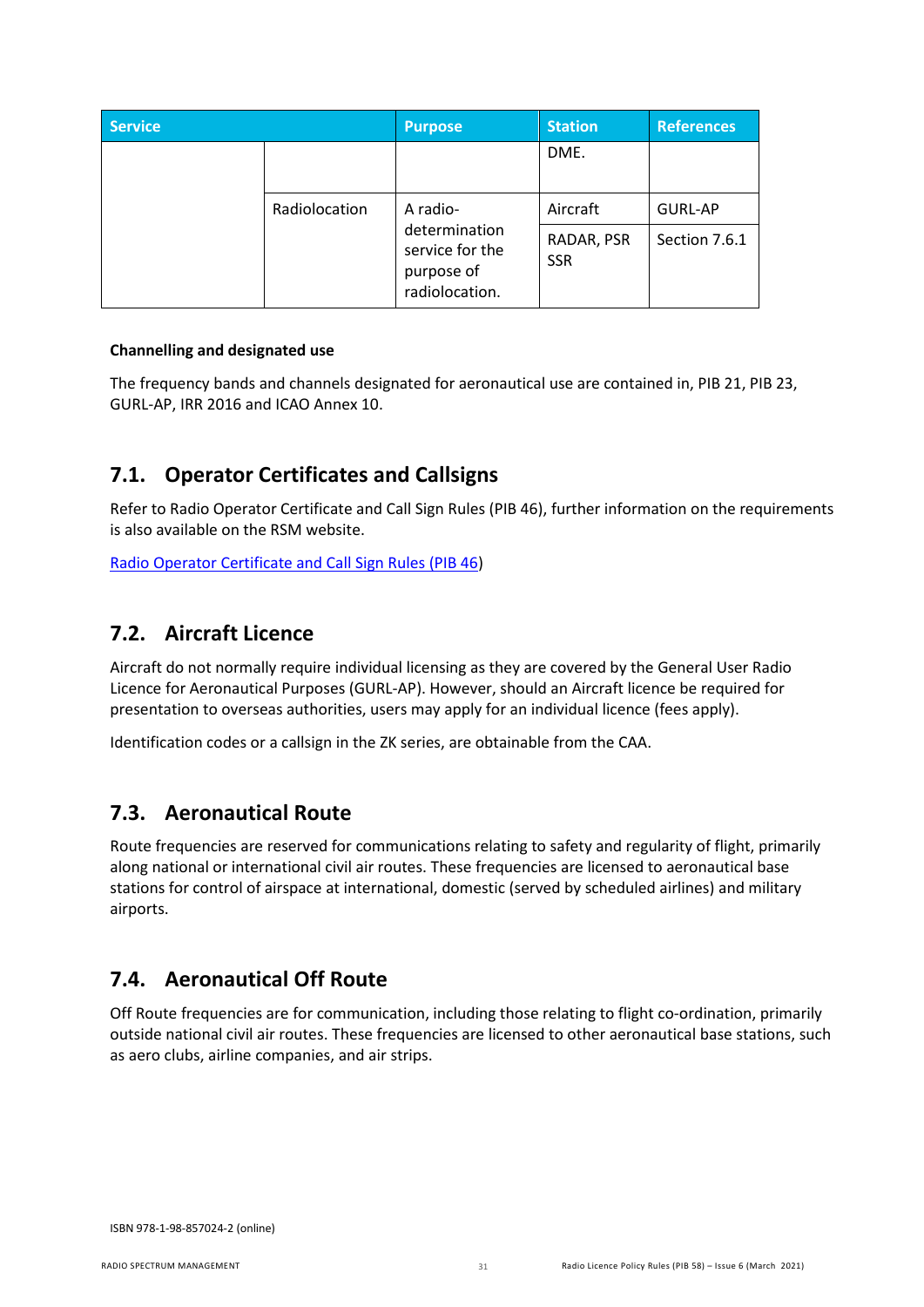## <span id="page-31-0"></span>**7.5. Aeronautical Repeater**

Frequencies for aeronautical repeaters are listed in PIB 23.

## <span id="page-31-1"></span>**7.6. Aeronautical Radiodetermination**

Applications for an Aeronautical Radiodetermination system should be first discussed with RSM. Coordination with Civil Aviation Authority and Airways Corporation of New Zealand is likely to be necessary. All applications must be in accordance with ICAO annex 10.

### <span id="page-31-3"></span>**7.6.1. Radiolocation**

Aeronautical Radiolocation services that are operated in New Zealand are:

- Primary Surveillance Radar (PSR);
- Secondary Surveillance Radar (SSR);
- Automatic Dependent Surveillance-Broadcast (ADS-B); and
- Multilateration (MLAT).

### <span id="page-31-2"></span>**7.6.2. Radionavigation**

Aeronautical Radionavigation services that are operated in New Zealand are:

- Non Directional Beacon (NDB),
- Instrument Landing System (ILS),
- VHF Omnidirectional Range (VOR),
- Doppler VHF Omnidirectional Range (DVOR),
- Distance Measuring Equipment (DME)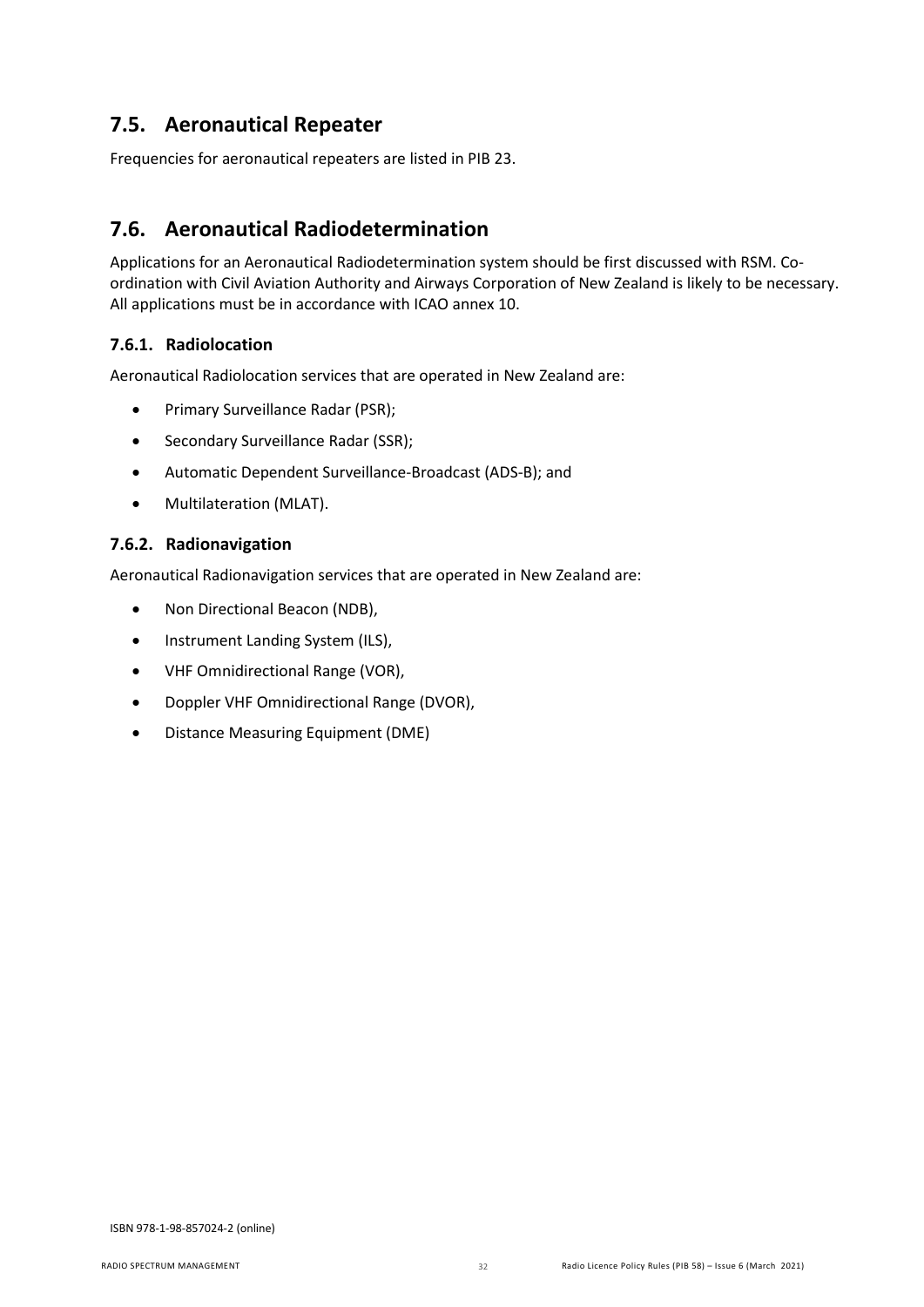## <span id="page-32-0"></span>**8. Maritime Mobile Service**

The Maritime Mobile Service (MMS) is a radio service relating to ship-to-ship, ship-to-shore and shore-toship radiocommunications. Table 8 outlines specific details of Maritime services.

Specific frequencies for distress and safety communications are listed in IRR Appendix 15 'Frequencies for distress and Safety communications for the Global Maritime Distress and Safety System (GMDSS)'. Operation and use of these frequencies must be in strict accordance with the IRR.

Most MMS mobile stations (e.g. ships) are covered by a General User Radio Licence for Maritime Purposes (GURL-MP). Where a station (such as a fixed maritime repeater station) is not coved by the GURL, individual licensing is required. Table 9 outlines details of Maritime Coast station types.

Every MMS licence application requires a licensing agency recommendation from Maritime New Zealand.

| <b>Service</b>                    | <b>Description</b>                                                                                                                                                                                                                                                                                                                           |
|-----------------------------------|----------------------------------------------------------------------------------------------------------------------------------------------------------------------------------------------------------------------------------------------------------------------------------------------------------------------------------------------|
| maritime mobile service           | A mobile service between coast stations and ship stations, or<br>between ship stations, or between associated on-board<br>communication stations. Survival craft stations and emergency<br>position-indicating radio beacon stations may also participate in this<br>service                                                                 |
| port operations service           | A maritime mobile service in or near a port, between coast stations<br>and ship stations, or between ship stations, in which messages are<br>restricted to those relating to the operational handling, the<br>movement and the safety of ships and, in emergency, to the safety<br>of persons                                                |
| ship movement service             | A safety service in the maritime mobile service other than a port<br>operations service, between coast stations and ship stations, or<br>between ship stations, in which messages are restricted to those<br>relating to the movement of ships. Messages which are of a public<br>correspondence nature shall be excluded from this service. |
| maritime mobile-satellite service | A mobile-satellite service in which mobile earth stations are located<br>on board ships. Survival craft stations and emergency position<br>indicating radio beacon stations may also participate in this service.                                                                                                                            |
| maritime radionavigation service  | A radionavigation service intended for the benefit and for the safe<br>operation of ships.                                                                                                                                                                                                                                                   |

#### **Table 8 –Maritime services and description**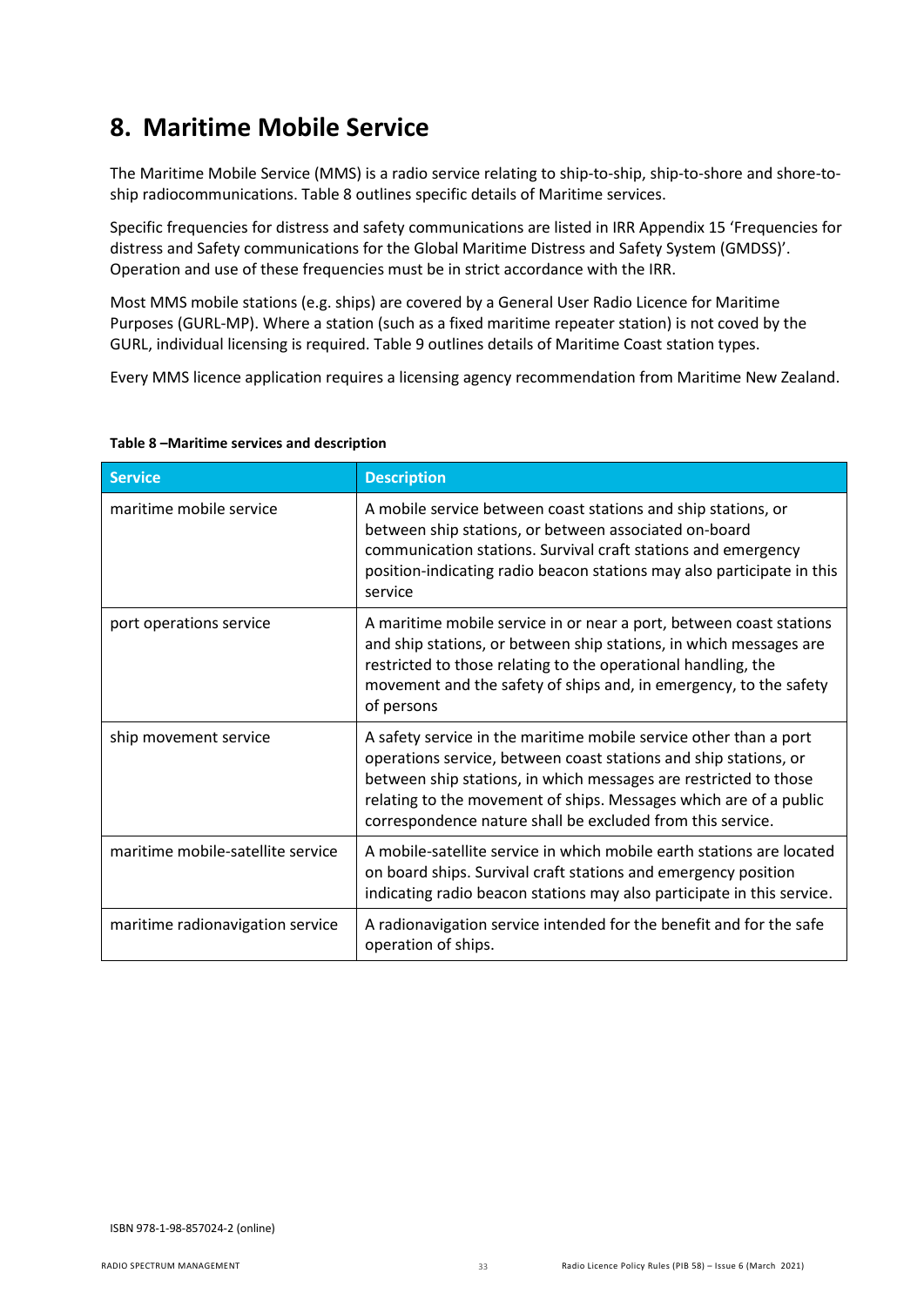#### **Table 9 –Maritime stations and description**

| <b>Stations</b>                | <b>Description</b>                                                                                                                                                                                                                                                                                                                                             |
|--------------------------------|----------------------------------------------------------------------------------------------------------------------------------------------------------------------------------------------------------------------------------------------------------------------------------------------------------------------------------------------------------------|
| Coast station                  | A land station in the maritime mobile service                                                                                                                                                                                                                                                                                                                  |
| Ship station                   | A mobile station in the maritime mobile service located on board a<br>vessel which is not permanently moored, other than a survival craft<br>station.                                                                                                                                                                                                          |
| Ship earth station             | A mobile earth station in the maritime mobile-satellite service<br>located on board a ship                                                                                                                                                                                                                                                                     |
| Coast earth station            | An earth station in the fixed-satellite service or, in some cases, in<br>the maritime mobile-satellite service, located at a specified fixed<br>point on land to provide a feeder link for the maritime mobile-<br>satellite service.                                                                                                                          |
| Port station                   | A coast station in the port operations service                                                                                                                                                                                                                                                                                                                 |
| On-board communication station | A low-powered mobile station in the maritime mobile service<br>intended for use for internal communications on board a ship, or<br>between a ship and its lifeboats and life-rafts during lifeboat drills<br>or operations, or for communication within a group of vessels being<br>towed or pushed, as well as for line handling and mooring<br>instructions. |

## <span id="page-33-0"></span>**8.1. Operator Certificates and Callsigns**

The Radio Operator Certificate and Call Sign Rules (PIB 46) provides further information.

[Radio Operator Certificate and Call Sign Rules \(PIB 46\)](http://www.rsm.govt.nz/online-services-resources/publications/pibs/46)

## <span id="page-33-1"></span>**8.2. Coast Stations and Repeaters**

Coast stations operating below 30 MHz, or that are remotely activated (for example, unmanned or hill top coast stations), and maritime VHF repeaters, require individual licensing. Other coast stations that are covered by the GURL-MP do not require individual licensing. The channels available for VHF Maritime coast stations and repeaters are found in PIB 23. The designated use of channels can be found in the GURL-MP.

## <span id="page-33-2"></span>**8.3. High Frequency Maritime Stations**

All licences for services below 30 MHz are processed by RSM as international co-ordination is required.

For general purpose simplex use, frequencies from Appendix 17 of the IRR are licensed. These are shared frequencies and exclusive use is not possible. A coast station will normally be licensed a calling channel and a working channel for each band required.

For the duplex radiotelephone service, the channel numbers and associated frequencies are contained in Appendices 17 and 25 of the IRR. Apart from the 4 MHz band, Appendix 25 shows New Zealand has only two channels in each band allotted. These channels are all allocated on a shared basis with a considerable number of overseas stations. Note that channel 425 in the 4 MHz band is currently reserved for possible future growth and therefore cannot be licensed at this time.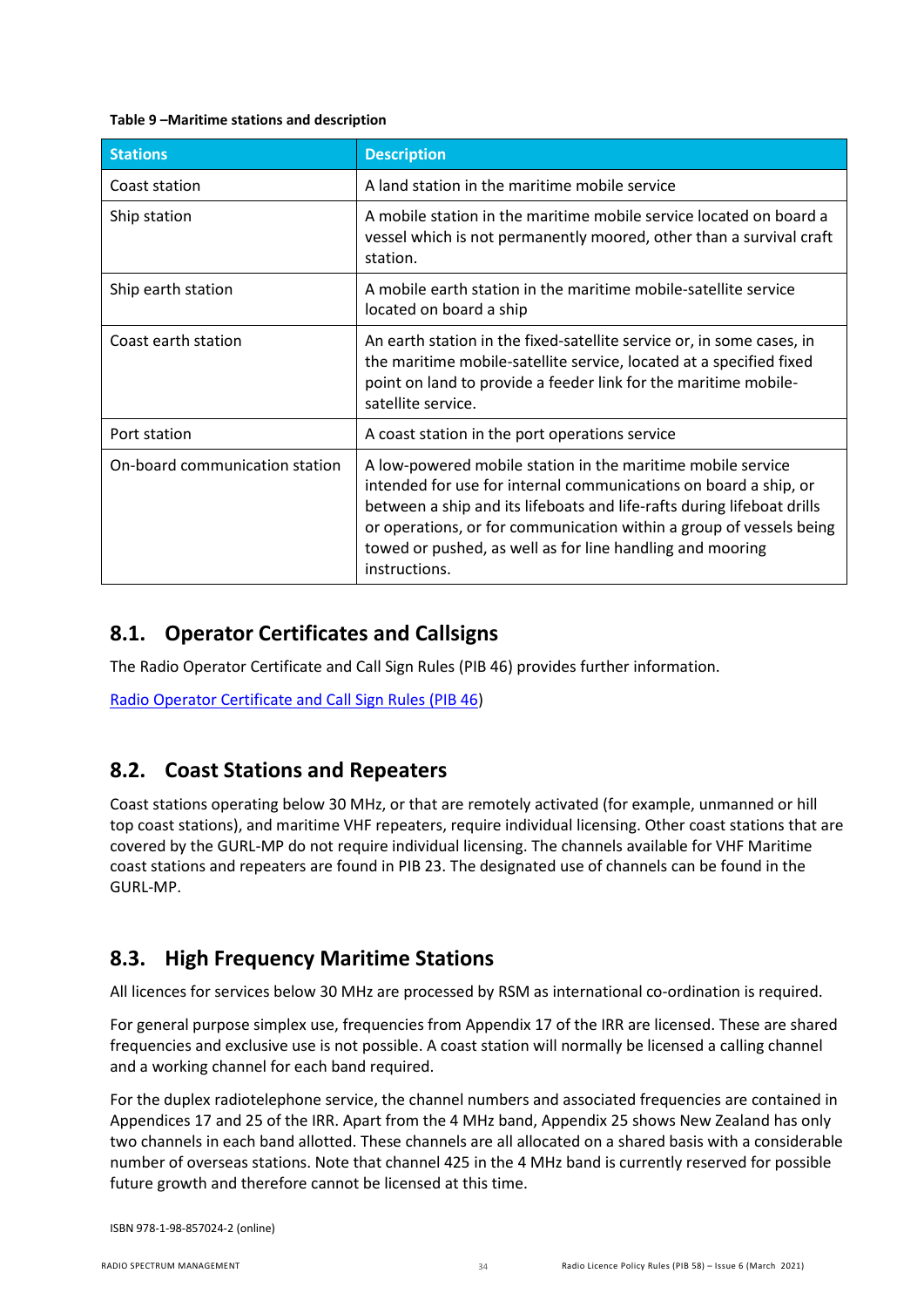Frequencies in the 8 MHz band are in demand as the propagation characteristics are favourable for long distance communications.

When a Private Coast Radio Station identifies requirements for two-frequency (duplex) operation, the following guidelines apply:

- The duplex radiotelephone channels in each band will be available for use by Private Coast Radio Stations on a non-interference, shared channel basis.
- Successful operation may require co-ordination, and possibly time-sharing. Under such conditions, the number of users may be limited, and therefore applications may be declined should the requirement for two frequency operation not be clear.
- Where interconnection with the PSTN is used, the ITU-T and ITU-R recommendations must be complied with.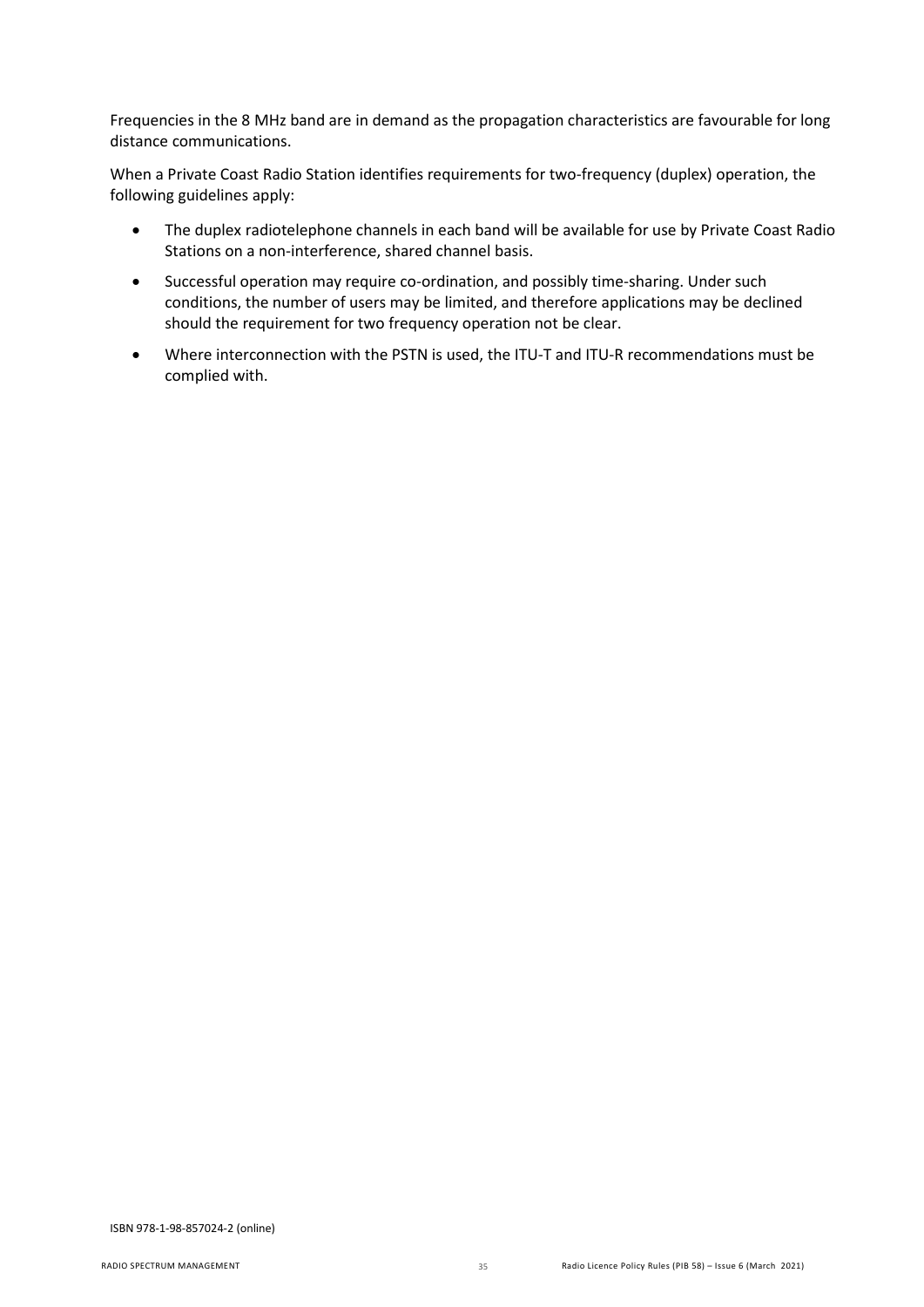## <span id="page-35-0"></span>**9. Radiodetermination Service**

Radiodetermination means the determination of the position, velocity and/or other characteristics of an object, or the obtaining of information relating to those parameters, by means of radio waves.

When considering a licence application, RSM has regard to:

- Table of Radio Spectrum Usage in New Zealand (PIB 21);
- The International Radio Regulations;
- ITU-R recommendations; and
- Other international agreements, standards and recommendations.

The subset of Radiodetermination services are:

#### **Radionavigation Service**

A Radiodetermination service for the purpose of radio navigation (e.g. beacons used for navigation.

#### **Radiolocation Service**

A Radiodetermination service for the purpose of radiolocation (e.g. surveillance radar).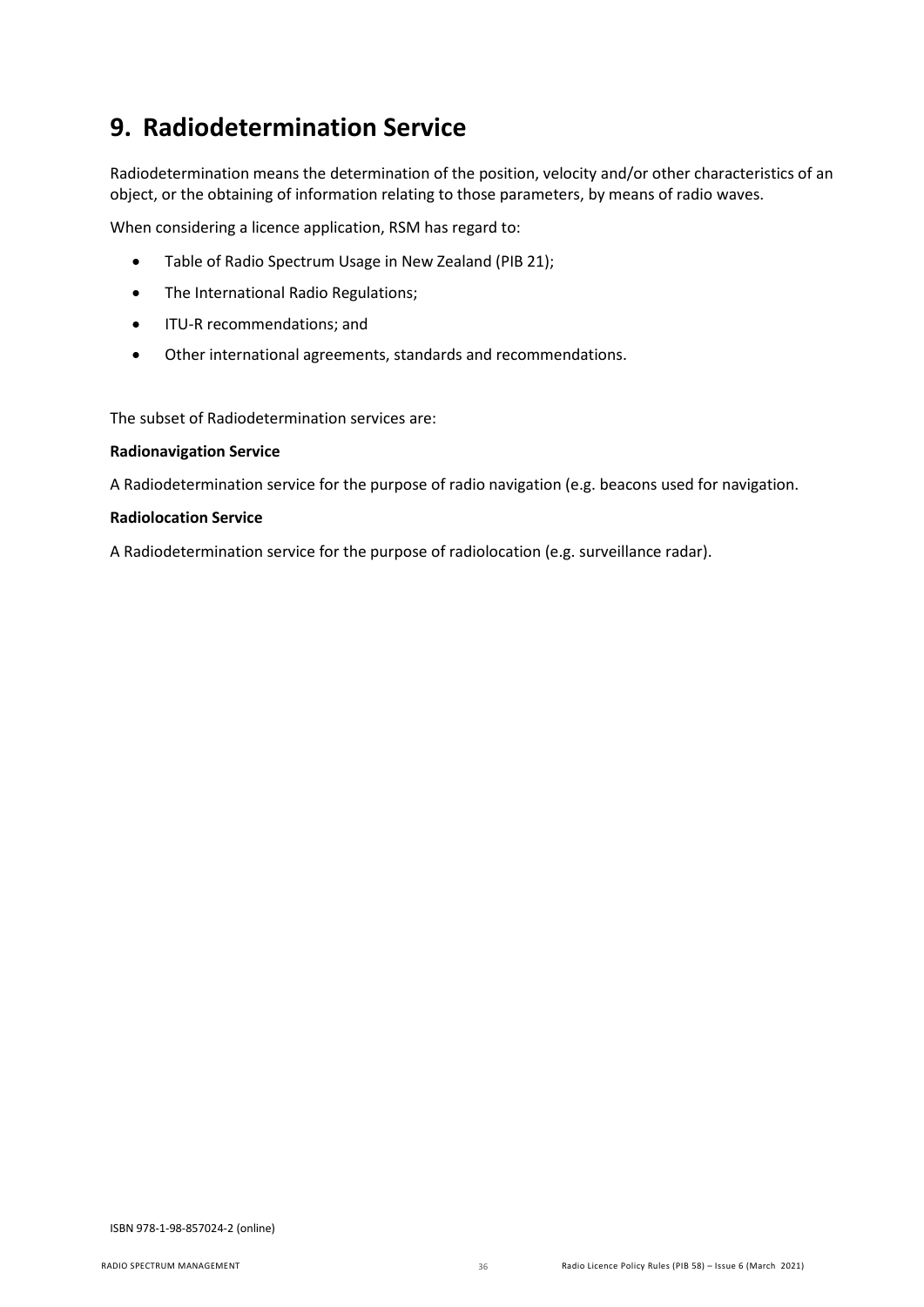## <span id="page-36-0"></span>**10. Other Services**

## <span id="page-36-1"></span>**10.1. Radio paging**

### **10.1.1. Local Area Paging**

Local area paging is most suited to local areas such as buildings or building complexes. The frequencies are shared and require careful engineering to minimise co-channel interference. Channel and power restrictions for local area paging can be found in Mobile Service Bands of New Zealand (PIB 23).

[Mobile service bands in New Zealand \(PIB 23\)](https://www.rsm.govt.nz/online-services-resources/publications/pibs/23)

### **10.1.2. Wide Area Paging**

Wide area paging is a paging system used to broadcast paging messages over a wide geographical area in the 157.6 MHz to 158.07 MHz band. There are restrictions on the use of the band as it is close in frequency to the international VHF Maritime Band.

In operating a licence the mean field strength of 77 dBµV/m at a reference height of 10 metres above sea level is not to be exceeded in the following areas:

- 1. Otago Harbour VHF Maritime Protection Area
- 2. Lyttelton Harbour VHF Maritime Protection Area
- 3. Greymouth VHF Maritime Protection Area
- 4. Picton VHF Maritime Protection Area
- 5. Nelson VHF Maritime Protection Area
- 6. Wellington Harbour VHF Maritime Protection Area
- 7. Auckland VHF Maritime Protection Area
- 8. Napier VHF Maritime Protection Area
- 9. Tauranga VHF Maritime Protection Area;

## <span id="page-36-2"></span>**10.2. Radio Reporter**

The Radio Reporter (RR) band and channelling are specified in' Mobile Service Bands of New Zealand' (PIB 23). RR is restricted to outside broadcasts or itinerant linking in conjunction with a sound broadcasting station or sound broadcasting network for the purpose of providing program content back to a studio. RR is used in applications such as sports commentary, mobile street reporters and reporters at events.

Radio reporter licences may only have:

- one frequency per licence; and
- one Regional Authority area per licence.

## <span id="page-36-3"></span>**10.3. Television Outside Broadcast Service(TVOB)**

The purpose of TVOB is to provide linking of programme material from source back to studio. It is intended for event specific, itinerant, operations that may occur for limited periods anywhere in New Zealand. It is not for permanent fixed linking purposes.

ISBN 978-1-98-857024-2 (online)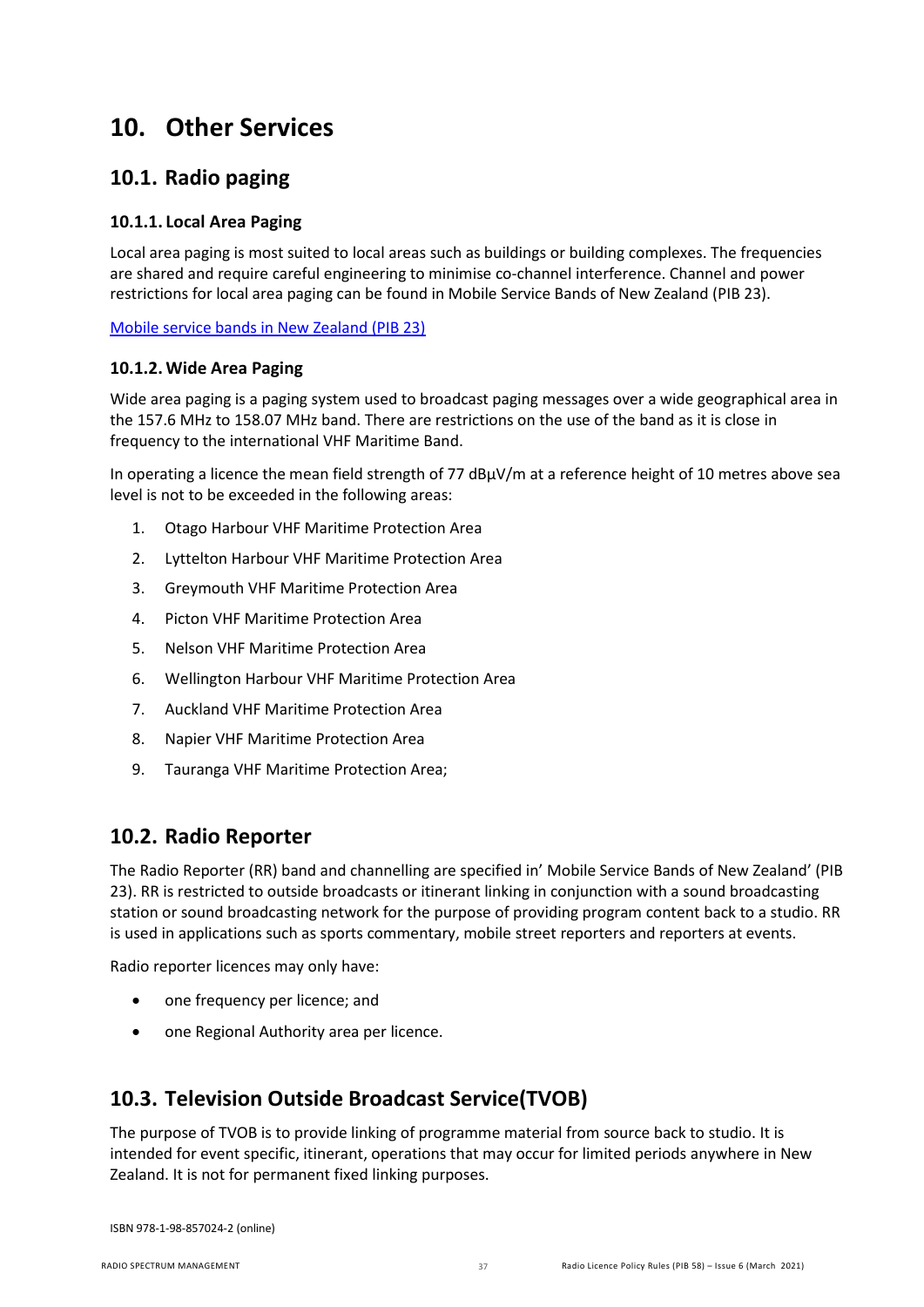TVOB is licensed in the 2G8 and 7GM bands as detailed in Fixed Service Bands of New Zealand (PIB 22). TVOB operates on a self-managed basis and users are required to co-ordinate with each other to minimise interference.

#### **Licensing**

Separate licences are required for 2G8 and 7GM Bands.

Applications for this service are made through the Register.

**Tip:** use 'search licences' search on channel using '2G8' or '7GM' (whichever is relevant), click on the licence, click on the licensee number, then click on addresses and contacts. The TVOB contact will be listed as technical and have the responsibility for TVOB coordination.

#### **Terms for 2G8 and 7GM Bands**

Applicants must supply a "technical" contact, and the number of radio sets to be licensed, at the time of application. Further sets may be licensed as required by notification to RSM.

Applications will be accepted for this service only where the use is clearly identified as links for temporary television outside broadcasting purposes.

The links must be of a transportable nature, and not conventional fixed links.

Licensees must:

- notify all other licensees in the band of dates, locations and channels to be used prior to use;
- ensure their contact details up to date in the Register; and
- only use the licence for the purpose of broadcasting specific short term events.

TVOB systems in the 7GM band must not cause interference to an existing fixed link between Glenorchy and Queenstown Hill via a passive reflector at Afton Burn. For details refer to the licences in the Register.

All Fixed Service operations in the 2G8 Band are subject to the provisions of §4.4 of the International Radio Regulations, and there is no protection from interference caused by legitimate transmissions originating from outside the jurisdiction of New Zealand. In this regard TVOB licensees need to be aware that the band is allocated to the Aeronautical Radionavigation service on a primary basis, and the Radiolocation service on a secondary basis. Interference to legitimate users of this band operating outside the jurisdiction of New Zealand will not be tolerated and any transmission causing interference will be required to cease operation.

## <span id="page-37-0"></span>**10.4. Citizen Band Radio**

Citizen Band Radio (CBR), also known as the Personal Radio Service (PRS), provides an economical alternative to LMR. Possible uses include sporting and community events, small businesses and hobby activities. No use, or user, has priority and this requires a responsible and cooperative approach by all persons sharing the service.

Most CBR use is covered by the General User Radio Licence for [Citizen Band Radio](http://www.rsm.govt.nz/about-rsm/spectrum-policy/gazette/gurl/citizen-band-radio-cb-or-personal-radio-service-prs) (GURL-CB), but repeaters must be individually licensed.

[General User Radio Licence for Citizen Band Radio \(GURL-CB\)](http://www.rsm.govt.nz/about-rsm/spectrum-policy/gazette/gurl/citizen-band-radio-cb-or-personal-radio-service-prs)